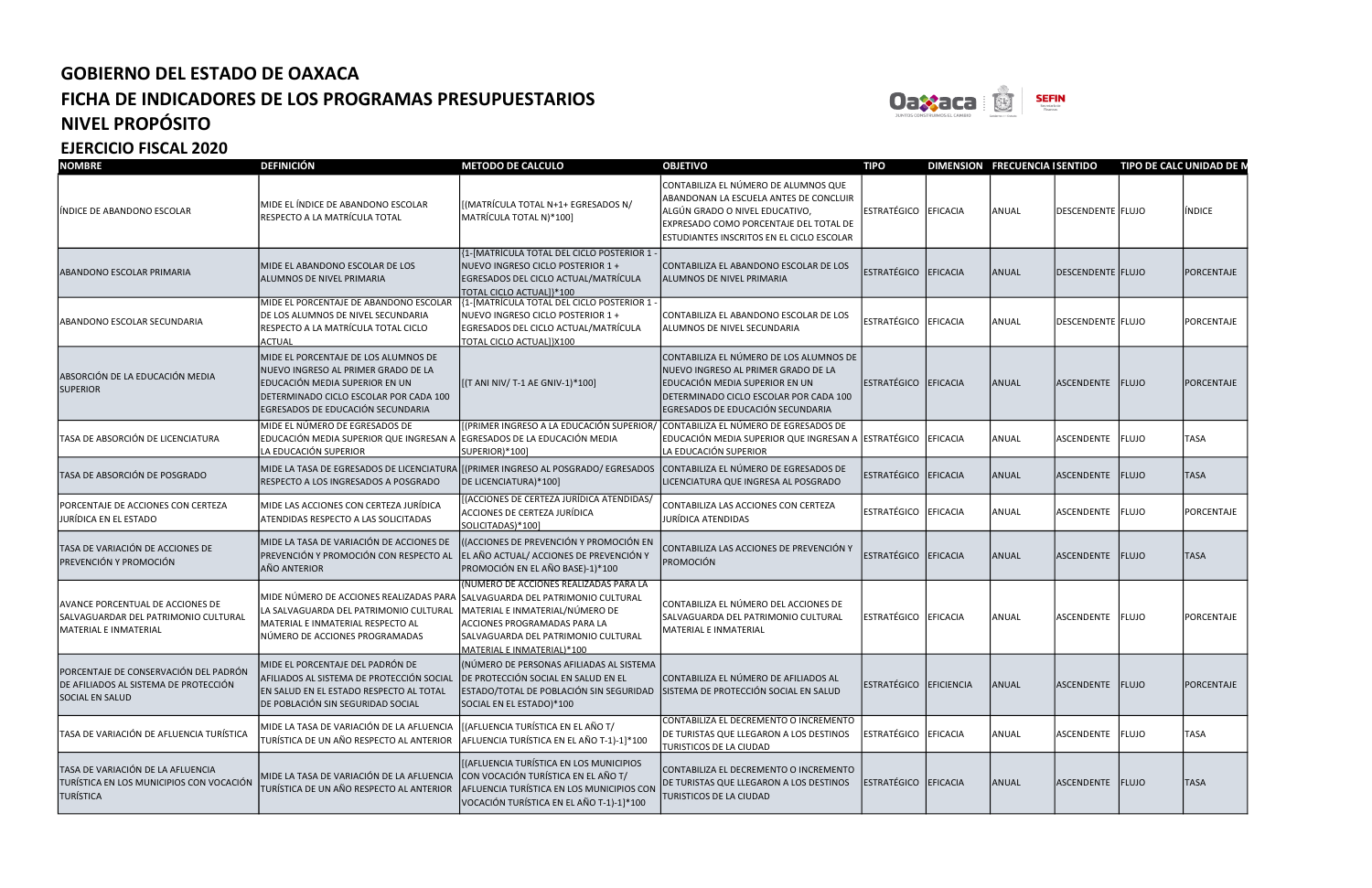

| <b>NOMBRE</b>                                                                                    | <b>DEFINICIÓN</b>                                                                                                                                                                         | <b>METODO DE CALCULO</b>                                                                                                                                                                                 | <b>OBJETIVO</b>                                                                                                       | <b>TIPO</b>            |          | DIMENSION FRECUENCIA I SENTIDO |                           | TIPO DE CALC UNIDAD DE N |                   |
|--------------------------------------------------------------------------------------------------|-------------------------------------------------------------------------------------------------------------------------------------------------------------------------------------------|----------------------------------------------------------------------------------------------------------------------------------------------------------------------------------------------------------|-----------------------------------------------------------------------------------------------------------------------|------------------------|----------|--------------------------------|---------------------------|--------------------------|-------------------|
| PORCENTAJE DE INCREMENTO EN LA<br>AMPLIACIÓN DE LA SEÑAL DE TELEVISIÓN                           | MIDE EL PORCENTAJE DE ESTACIONES<br>REPETIDORAS NUEVAS OPERADAS RESPECTO AL<br>AÑO ANTERIOR                                                                                               | (NÚMERO DE REPETIDORAS DE TELEVISIÓN<br>AMPLIADAS EN EL AÑO - TOTAL DE<br>REPETIDORAS DE TELEVISIÓN AMPLIADAS EN EL<br>AÑO T - 1) / TOTAL DE REPETIDORAS DE<br>TELEVISIÓN AMPLIADAS EN EL AÑO T - 1)*100 | CONTABILIZA EL NÚMERO DE REPETIDORAS DE<br>TELEVISIÓN AMPLIADAS                                                       | ESTRATÉGICO EFICACIA   |          | ANUAL                          | ASCENDENTE FLUJO          |                          | PORCENTAJE        |
| TASA DE CRECIMIENTO DE BENEFICIARIOS QUE<br>CUENTAN CON UN RÉGIMEN DE SEGURIDAD<br><b>SOCIAL</b> | MIDE EL CRECIMIENTO DE LOS BENEFICIARIOS<br><b>DE LOS SISTEMAS DE SEGURIDAD SOCIAL</b><br>RESPECTO AL AÑO BASE                                                                            | [(NÚMERO DE BENEFICIARIOS EN EL AÑO<br>ACTUAL/ NÚMERO DE BENEFICIARIOS EN EL<br>AÑO BASE)-1] *100                                                                                                        | CONTABILIZA EL NÚMERO DE LOS<br>BENEFICIARIOS DE LOS SISTEMAS DE<br><b>SEGURIDAD SOCIAL</b>                           | ESTRATÉGICO            | EFICACIA | ANUAL                          | ASCENDENTE                | FLUJO                    | <b>TASA</b>       |
| TASA DE VARIACIÓN EN LA CAPACIDAD<br>INSTALADA DE GENERACIÓN DE ENERGÍA<br>EÓLICA                | MIDE LA VARIACIÓN ANUAL DE LA CAPACIDAD<br>INSTALADA DE GENERACIÓN DE ENERGÍA<br>EÓLICA EN EL ESTADO RESPECTO AL AÑO BASE                                                                 | (CAPACIDAD INSTALADA DE GENERACIÓN DE<br>ENERGÍA EÓLICA EN EL AÑO T / CAPACIDAD<br>INSTALADA DE GENERACIÓN DE ENERGÍA<br><b>EÓLICA EN EL AÑO T-1)-1) *100</b>                                            | CONTABILIZA LA VARIACIÓN ANUAL DE LA<br>CAPACIDAD INSTALADA DE GENERACIÓN DE<br>ENERGÍA EÓLICA EN EL ESTADO           | ESTRATÉGICO EFICIENCIA |          | ANUAL                          | ASCENDENTE                | ACUMULADO                | <b>TASA</b>       |
| PORCENTAJE DE CAUSAS PENALES INICIADAS                                                           | MIDE EL PORCENTAJEE CAUSAS PENALES<br>INICIADAS RESPECTO A LAS AVERIGUACIONES<br>PREVIAS Y CARPETAS DE INVESTIGACIÓN                                                                      | [(NÚMERO DE CAUSAS PENALES INICIADAS/<br>AVERIGUACIONES PREVIAS Y CARPETAS DE<br>INVESTIGACIÓN INICIADAS)*100]                                                                                           | CONTABILIZA EL NÚMERO DE CAUSAS PENALES<br><b>INICIADAS</b>                                                           | ESTRATÉGICO EFICACIA   |          | ANUAL                          | ASCENDENTE                | FLUJO                    | PORCENTAJE        |
| PORCENTAJE DE CENTROS URBANOS DE<br>POBLACIÓN CON OBRAS Y ACCIONES DE<br><b>DESARROLLO</b>       | <b>IMIDE EL PORCENTAJE DE CENTROS DE</b><br>POBLACIÓN CON OBRAS Y ACCIONES DE<br><b>IDESARROLLO URBANO REALIZADAS RESPECTO</b><br>AL TOTAL DE CENTROS URBANOS DE<br>POBLACIÓN             | (NÚMERO DE CENTROS DE POBLACIÓN CON<br>OBRAS Y ACCIONES DE DESARROLLO URBANO<br>REALIZADAS / TOTAL DE CENTROS URBANOS DI<br>POBLACIÓN) * 100                                                             | CONTABILIZA EL NÚMERO DE CENTROS DE<br>POBLACIÓN CON OBRAS Y ACCIONES DE<br>DESARROLLO URBANO REALIZADAS              | ESTRATÉGICO EFICACIA   |          | ANUAL                          | ASCENDENTE FLUJO          |                          | PORCENTAJE        |
| PORCENTAJE DE MUNICIPIOS CON COBERTURA<br>DE LA SEÑAL DE RADIO                                   | MIDE EL PORCENTAJE DE MUNICIPIOS QUE<br>CUENTA CON LA COBERTURA DE LA SEÑAL DE<br>RADIO RESPECTO AL TOTAL DE MUNICIPIOS                                                                   | (NÚMERO DE MUNICIPIOS QUE RECIBEN LA<br>SEÑAL DE RADIO/TOTAL DE MUNICIPIOS EN EL<br>ESTADO)*100                                                                                                          | CONTABILIZA EL NÚMERO DE MUNICIPIOS QUE<br>CUENTA CON LA COBERTURA DE LA SEÑAL DE<br>RADIO                            | ESTRATÉGICO EFICACIA   |          | ANUAL                          | ASCENDENTE                | <b>FLUJO</b>             | PORCENTAJE        |
| TASA DE VARIACIÓN DE LAS CONCESIONES<br>OTORGADAS EN EL ESTADO                                   | MIDE LA TASA DE VARIACIÓN DE LAS<br>CONCESIONES OTORGADAS EN EL ESTADO EN<br>COMPARACIÓN DEL AÑO ANTERIOR                                                                                 | ((INÚMERO DE CONCESIONES OTORGADAS EN<br>EL AÑO T/NÚMERO DE CONCESIONES<br>OTORGADAS EN EL AÑO BASE)-1)*100)                                                                                             | CONTABILIZA EL NÚMERO DE CONCESIONES<br>OTORGADAS EN EL ESTADO                                                        | ESTRATÉGICO EFICACIA   |          | ANUAL                          | DESCENDENTE FLUJO         |                          | TASA              |
| PORCENTAJE DE CONFLICTOS ATENDIDOS                                                               | MIDE EL PORCENTAJE DE CONFLICTOS<br>ATENDIDOS CON RESPECTO A LOS<br><b>PRESENTADOS</b>                                                                                                    | (NÚMERO DE CONFLICTOS ATENDIDOS/<br>NÚMERO DE CONFLICTOS PRESENTADOS)*100]                                                                                                                               | CONTABILIZA EL NÚMERO DE CONFLICTOS<br><b>ATENDIDOS</b>                                                               | ESTRATÉGICO EFICACIA   |          | ANUAL                          | ASCENDENTE                | <b>ACUMULADO</b>         | PORCENTAJE        |
| PORCENTAJE DE CONFLICTOS RESUELTOS<br>DERIVADOS DE LA PRESTACIÓN DE LOS<br>SERVICIOS DE SALUD    | MIDE EL PORCENTAJE DE CONFLICTOS<br>RESUELTOS DERIVADOS DE LA PRESTACIÓN DE<br>LOS SERVICIOS DE SALUD RESPECTO AL TOTAL<br><b>DE LOS PRESENTADOS</b>                                      | NÚMERO DE CONFLICTOS DERIVADOS DE LA<br>PRESTACIÓN DE LOS SERVICIOS DE SALUD<br>RESUELTOS / NÚMERO DE CONFLICTOS<br>DERIVADOS DE LA PRESTACIÓN DE LOS<br>SERVICIOS DE SALUD PRESENTADO)*100              | CONTABILIZA EL NÚMERO DE CONFLICTOS<br>RESUELTOS DERIVADOS DE LA PRESTACIÓN DE<br>LOS SERVICIOS DE SALUD              | ESTRATÉGICO EFICACIA   |          | ANUAL                          | ASCENDENTE FLUJO          |                          | PORCENTAJE        |
| ÍNDICE GLOBAL DE CUMPLIMIENTO DE LAS<br><b>OBLIGACIONES EN PORTALES DE</b><br>TRANSPARENCIA      | MIDE EL ÍNDICE DE CUMPLIMIENTO DE LAS<br><b>OBLIGACIONES EN PORTALES DE</b><br>TRANSPARENCIA                                                                                              | (TMA+TA)/TMSO                                                                                                                                                                                            | CONTABILIZA EL CUMPLIMIENTO DE LAS<br>OBLIGACIONES EN PORTALES DE<br>TRANSPARENCIA                                    | ESTRATÉGICO EFICACIA   |          | ANUAL                          | <b>ASCENDENTE</b>         | <b>ACUMULADO</b>         | <b>PORCENTAJE</b> |
| INCIDENCIA DELICTIVA DE DELITOS DE ALTO<br><b>IMPACTO</b>                                        | MIDE LA INCIDENCIA DELICTIVA EN EL AÑO<br>ACTUAL RESPECTO LA INCIDENCIA DELICTIVA EN<br>EL AÑO BASE                                                                                       | NÚMERO DE AVERIGUACIONES PREVIAS Y/O<br>CARPETAS DE INVESTIGACIÓN DE DELITOS DE<br>ALTO IMPACTO INICIADAS / NÚMERO TOTAL DE<br>POBLACIÓN *100,000                                                        | CONTABILIZA NÚMERO DE AVERIGUACIONES<br>PREVIAS Y/O CARPETAS DE INVESTIGACIÓN DE<br>DELITOS DE ALTO IMPACTO INICIADAS | ESTRATÉGICO EFICACIA   |          | ANUAL                          | DESCENDENTE FLUJO         |                          | RAZÓN             |
| TASA DE VARIACIÓN DEL DESEMPEÑO DE LOS<br>INGRESOS DE GESTIÓN                                    | MIDE LA TASA DE DESEMPEÑO DE LOS<br>INGRESOS DE GESTIÓN RESPECTO AL AÑO<br><b>ANTERIOR</b>                                                                                                | [(MONTO DE INGRESOS DE GESTIÓN EN EL AÑO<br>T/ MONTO DE LOS INGRESOS DE GESTIÓN DEL<br>AÑO B)-1]* 100                                                                                                    | CONTABILIZA EL DESEMPEÑO DE LOS INGRESOS<br>DE GESTIÓN                                                                | ESTRATÉGICO ECONOMÍA   |          | ANUAL                          | ASCENDENTE ACUMULADO TASA |                          |                   |
| DESERCIÓN ESCOLAR MEDIA SUPERIOR                                                                 | MIDE EL PORCENTAJE DE ALUMNOS QUE DEJAN<br>LA ESCUELA DE UN CICLO ESCOLAR A OTRO<br>RESPECTO A CADA 100 ALUMNOS QUE SE<br>MATRÍCULARON AL INICIO DE CURSOS DE UN<br>MISMO NIVEL EDUCATIVO | (NÚMERO DE ALUMNOS DE EDUCACIÓN MEDIA<br>SUPERIOR DADOS DE BAJA EN EL CICLO<br>ESCOLAR / MATRÍCULA DE INICIO DE CICLO<br>ESCOLAR) * 100                                                                  | CONTABILIZA EL NÚMERO DE ALUMNOS DE<br>EDUCACIÓN MEDIA SUPERIOR DADOS DE BAJA<br>EN EL CICLO ESCOLAR                  | ESTRATÉGICO EFICACIA   |          | ANUAL                          | DESCENDENTE FLUJO         |                          | PORCENTAJE        |



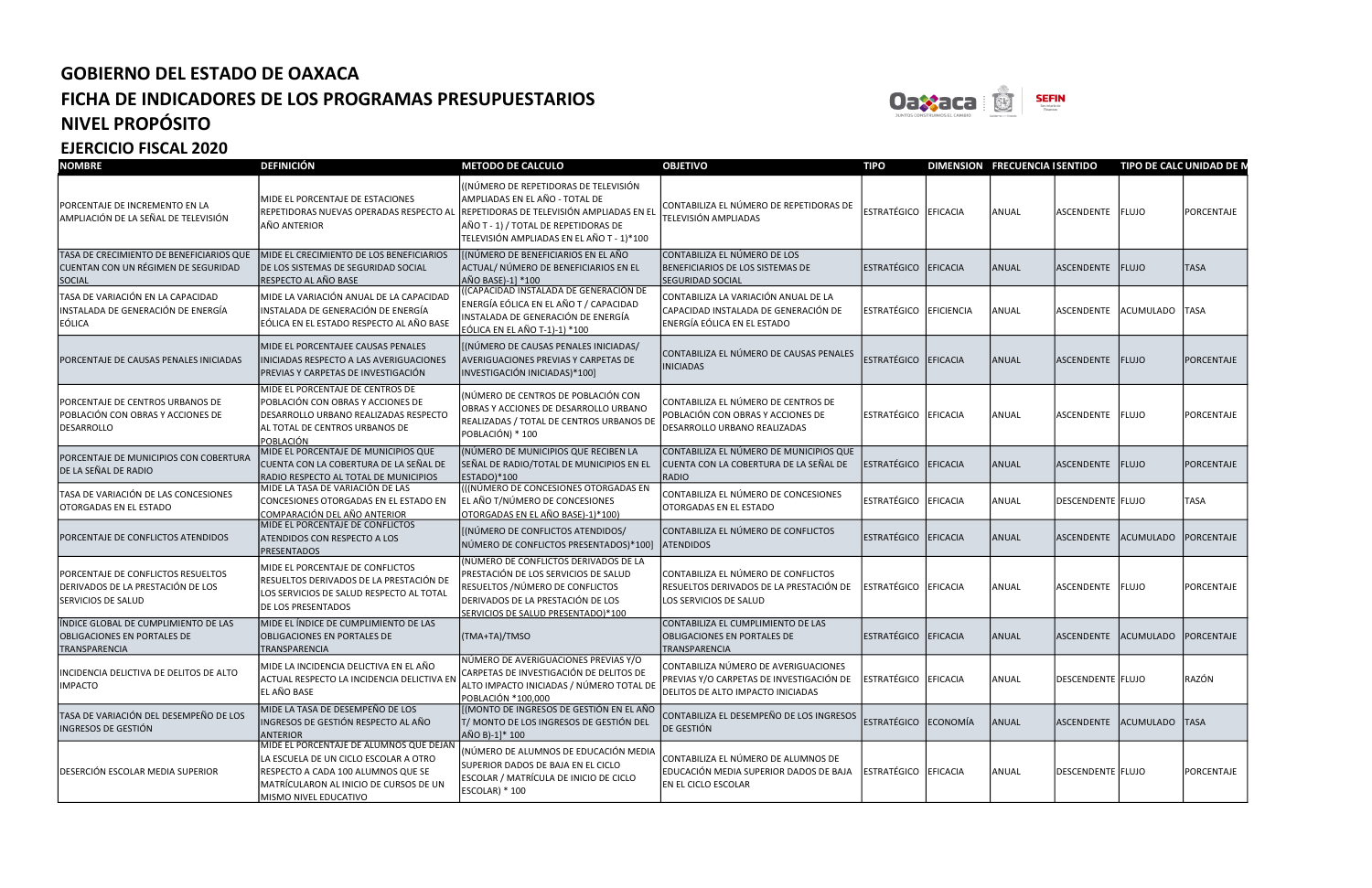

| <b>NOMBRE</b>                                                                                                                          | <b>DEFINICIÓN</b>                                                                                                                                                                                                                                 | <b>METODO DE CALCULO</b>                                                                                                                                                            | <b>OBJETIVO</b>                                                                                                                                                               | <b>TIPO</b>          | DIMENSION FRECUENCIA I SENTIDO |                                 | TIPO DE CALC UNIDAD DE N |                   |
|----------------------------------------------------------------------------------------------------------------------------------------|---------------------------------------------------------------------------------------------------------------------------------------------------------------------------------------------------------------------------------------------------|-------------------------------------------------------------------------------------------------------------------------------------------------------------------------------------|-------------------------------------------------------------------------------------------------------------------------------------------------------------------------------|----------------------|--------------------------------|---------------------------------|--------------------------|-------------------|
| PORCENTAJE DE EFICIENCIA TERMINAL A NIVEL<br>PRIMARIA                                                                                  | MIDE EL PORCENTAJE DE ALUMNOS QUE<br>CONCLUYEN LA PRIMARIA RESPECTO AL<br>NÚMERO DE ALUMNOS INSCRITOS                                                                                                                                             | (NÚMERO DE ALUMNOS QUE CONCLUYEN LA<br>EDUCACIÓN PRIMARIA/NÚMEROS DE ALUMNOS<br>INSCRITOS T-5)*100                                                                                  | CONTABILIZA LA MATRÍCULA TOTAL DE<br>EGRESADOS DEL CICLO ESCOLAR                                                                                                              | ESTRATÉGICO EFICACIA | ANUAL                          | ASCENDENTE FLUJO                |                          | PORCENTAJE        |
| PORCENTAJE DE EFICIENCIA TERMINAL A NIVEL<br>SECUNDARIA                                                                                | MIDE EL PORCENTAJE DE ALUMNOS QUE<br>CONCLUYEN LA EDUCACIÓN A NIVEL<br>SECUNDARIA RESPECTO NÚMERO DE ALUMNOS<br><b>INSCRITOS</b>                                                                                                                  | [(NÚMERO DE ALUMNOS QUE CONCLUYEN LA<br>EDUCACIÓN A NIVEL SECUNDARIA EN EL AÑO T/<br>NÚMERO DE ALUMNOS INSCRITOS T-2)*100]                                                          | CONTABILIZA EL NÚMERO DE ALUMNOS QUE<br>SONCLUYEN LA EDUCACIÓN A NIVEL<br><b>SECUNDARIA</b>                                                                                   | ESTRATÉGICO EFICACIA | ANUAL                          | ASCENDENTE                      | FLUJO                    | PORCENTAJE        |
| PORCENTAJE DE ELECCIONES POR SISTEMAS<br>NORMATIVOS INDÍGENAS                                                                          | MIDE EL PORCENTAJE DE ELECCIONES POR<br>SISTEMAS NORMATIVOS INDÍGENAS REALIZADO<br>CONTRA LO PLANEADO                                                                                                                                             | [(NÚMERO DE ELECCIONES POR SISTEMAS<br>NORMATIVOS INDÍGENAS REALIZADO/TOTAL DE<br>ELECCIONES POR SISTEMAS NORMATIVOS<br>INDÍGENAS)]*100                                             | CONTABILIZA EL NÚMERO DE ELECCIONES POR<br>SISTEMAS NORMATIVOS INDÍGENAS<br><b>REALIZADOS</b>                                                                                 | ESTRATÉGICO EFICACIA | ANUAL                          | <b>ASCENDENTE</b>               | <b>ACUMULADO</b>         | PORCENTAJE        |
| PORCENTAJE DE ESCOLARIZACIÓN DE NIVEL<br>PRESCOLAR                                                                                     | MIDE EL PORCENTAJE DE ESCOLARIZACIÓN DE<br>NIVEL PRESCOLAR, CON RESPECTO AL TOTAL DE<br>POBLACIÓN DE 3 A 5 AÑOS DE EDAD                                                                                                                           | [MATRÍCULA ESCOLAR DE ALUMNOS INSCRITOS<br>EN EDUCACIÓN PREESCOLAR CON UN RANGO<br>DE 3 A 5 AÑOS DE EDAD/ POBLACIÓN TOTAL DE<br>3 A 5 AÑOS DE EDAD)*100]                            | CONTABILIZA LA MATRÍCULA ESCOLAR DE<br>ALUMNOS INSCRITOS EN EDUCACIÓN<br>PREESCOLAR CON UN RANGO DE 3 A 5 AÑOS DE<br>EDAD                                                     | ESTRATÉGICO EFICACIA | ANUAL                          | ASCENDENTE FLUJO                |                          | PORCENTAJE        |
| PORCENTAJE DE ESCUELAS DE EDUCACIÓN<br>SUPERIOR ATENDIDAS                                                                              | MIDE EL PORCENTAJE DE ESCUELAS DE NIVEL<br>SUPERIOR, CONSTRUIDAS, EQUIPADAS,<br>REPARADAS, CREADAS, ACREDITADAS,<br>CERTIFICADAS Y CON PLANES DE ESTUDIOS<br>NUEVOS CON RESPECTO AL TOTAL DE ESCUELAS<br>DE NIVEL SUPERIOR EN EL ESTADO DE OAXACA | [(ESCUELAS DE NIVEL SUPERIOR BENEFICIADAS/<br>TOTAL DE ESCUELAS DE NIVEL SUPERIOR EN EL<br>ESTADO DE OAXACA)*100]                                                                   | CONTABILIZA EL NÚMERO DE ESCUELAS DE<br>NIVEL SUPERIOR, CONSTRUIDAS, EQUIPADAS,<br>REPARADAS, CREADAS, ACREDITADAS,<br>CERTIFICADAS Y CON PLANES DE ESTUDIOS<br><b>NUEVOS</b> | ESTRATÉGICO EFICACIA | ANUAL                          | ASCENDENTE FLUJO                |                          | PORCENTAJE        |
| ESTADÍA PROMEDIO                                                                                                                       | MIDE EL TOTAL DE TURISTAS NOCHE RESPECTO<br>AL TOTAL DE LLEGADA DE TURISTAS                                                                                                                                                                       | TOTAL DE TURISTAS NOCHE/ TOTAL DE<br><b>LLEGADA DE TURISTAS</b>                                                                                                                     | CONTABILIZA TOTAL DE TURISTAS NOCHE                                                                                                                                           | ESTRATÉGICO EFICACIA | ANUAL                          | <b>ASCENDENTE</b>               | <b>FLUJO</b>             | RAZÓN             |
| PORCENTAJE DE ESTUDIOS REALIZADOS                                                                                                      | MIDE EL PORCENTAJE DE ESTUDIOS<br>REALIZADOS, RESPECTO CON LOS<br><b>PROGRAMADOS</b>                                                                                                                                                              | [(NÚMERO DE ESTUDOS REALIZADOS/ NÚMERO   CONTABILIZA EL NÚMERO DE ESTUDIOS<br>DE ESTUDIOS PROGRAMADOS)*100]                                                                         | <b>REALIZADOS</b>                                                                                                                                                             | ESTRATÉGICO EFICACIA | ANUAL                          | <b>ASCENDENTE</b>               | ACUMULADO                | <b>PORCENTAJE</b> |
| PORCENTAJE DE EXPEDIENTES RESUELTOS                                                                                                    | MIDE EL PORCENTAJE DE EXPEDIENTES<br><b>RESUELTOS CON BASE AL TOTAL DE</b><br><b>EXPEDIENTES RECIBIDOS</b>                                                                                                                                        | [(NÚMERO DE EXPEDIENTES RESUELTOS/ TOTAI<br>DE EXPEDIENTES RECIBIDOS)*100]                                                                                                          | CONTABILIZA EL NÚMERO DE EXPEDIENTES<br>RESUELTOS CON BASE AL TOTAL DE<br><b>EXPEDIENTES RECIBIDOS</b>                                                                        | ESTRATÉGICO EFICACIA | ANUAL                          | <b>ASCENDENTE</b>               | <b>ACUMULADO</b>         | PORCENTAJE        |
| TASA DE VARIACIÓN DE FUERZA<br>PROFESIONALIZADA EN EL ESTADO                                                                           | MIDE LA TASA DE VARIACIÓN DE FUERZA<br>PROFESIONALIZADA EN EL ESTADO RESPECTO<br><b>AL PERIODO ANTERIOR</b>                                                                                                                                       | [(NÚMERO DE ELEMENTOS<br>PROFESIONALIZADOS EN EL AÑO ACTUAL/<br>NÚMERO DE ELEMENTOS PROFESIONALIZADOS<br>EN EL AÑO BASE)-1]*100                                                     | CONTABILIZA EL NÚMERO DE INTEGRANTES DEL<br>ESTADO DE FUERZA CAPACITADOS, EVALUADOS ESTRATÉGICO EFICACIA<br>Y CERTIFICADOS                                                    |                      | ANUAL                          | ASCENDENTE FLUJO                |                          | <b>TASA</b>       |
| RAZÓN DEL GASTO APLICADO AL QUEHACER<br>EDUCATIVO                                                                                      | MIDE LA RAZÓN DEL TOTAL DEL GASTO<br>PROGRAMADO Y/O EJECUTADO SOBRE EL<br>TOTAL DEL PRESUPUESTO PROGRAMADO                                                                                                                                        | (MONTO TOTAL DEL GASTO EJECUTADO/<br>TOTAL DEL PRESUPUESTO APROBADO)*100]                                                                                                           | CONTABILIZA EL MONTO TOTAL DEL GASTO<br>PROGRAMADO Y/O EJECUTADO                                                                                                              | ESTRATÉGICO EFICACIA | ANUAL                          | ASCENDENTE FLUJO                |                          | RAZÓN             |
| INTERACCIÓN CON EL GOBIERNO POR MEDIOS<br>ELECTRÓNICOS                                                                                 | MIDE EL PORCENTAJE DE LA POBLACIÓN DE 18<br>AÑOS O MÁS QUE HA TENIDO AL MENOS UNA<br>INTERACCIÓN CON EL GOBIERNO POR MEDIOS<br><b>ELECTRÓNICOS</b>                                                                                                | PROBABILÍSTICO, TRIETAPICO, ESTRATIFICADO Y<br>POR CONGLOMERADOS                                                                                                                    | CONTABILIZA LA POBLACIÓN DE 18 AÑOS O<br>MÁS QUE HA TENIDO AL MENOS UNA<br>INTERACCIÓN CON EL GOBIERNO POR MEDIOS<br><b>ELECTRÓNICOS</b>                                      | ESTRATÉGICO EFICACIA | BIENAL                         | ASCENDENTE ACUMULADO            |                          | PORCENTAJE        |
| PORCENTAJE DE HABITANTES DE LAS ZONAS<br>URBANAS QUE RECIBEN UN SERVICIO DE<br>ABASTECIMIENTO DE AGUA SOSTENIBLE Y DE<br>MEJOR CALIDAD | MIDE EL NÚMERO DE HABITANTES DE ZONAS<br>URBANAS QUE RECIBEN ABASTECIMIENTO DE<br>AGUA SOSTENIBLE Y DE MEJOR CALIDAD CON<br>RESPECTO DEL TOTAL DE HABITANTES DE LAS<br><b>ZONAS URBANAS SELECCIONADAS</b>                                         | [(NÚMERO DE HABITANTES DE ZONAS URBANAS<br>QUE RECIBEN ABASTECIMIENTO DE AGUA<br>SOSTENIBLE Y DE MAYOR CALIDAD/EL TOTAL D<br>HABITANTES DE LAS ZONAS URBANAS<br>SELECCIONADAS)*1001 | CONTABILIZA EL NÚMERO DE HABITANTES DE<br>ZONAS URBANAS QUE RECIBEN<br>ABASTECIMIENTO DE AGUA SOSTENIBLE Y DE<br><b>MEJOR CALIDAD</b>                                         | ESTRATÉGICO EFICACIA | ANUAL                          | ASCENDENTE ACUMULADO PORCENTAJE |                          |                   |



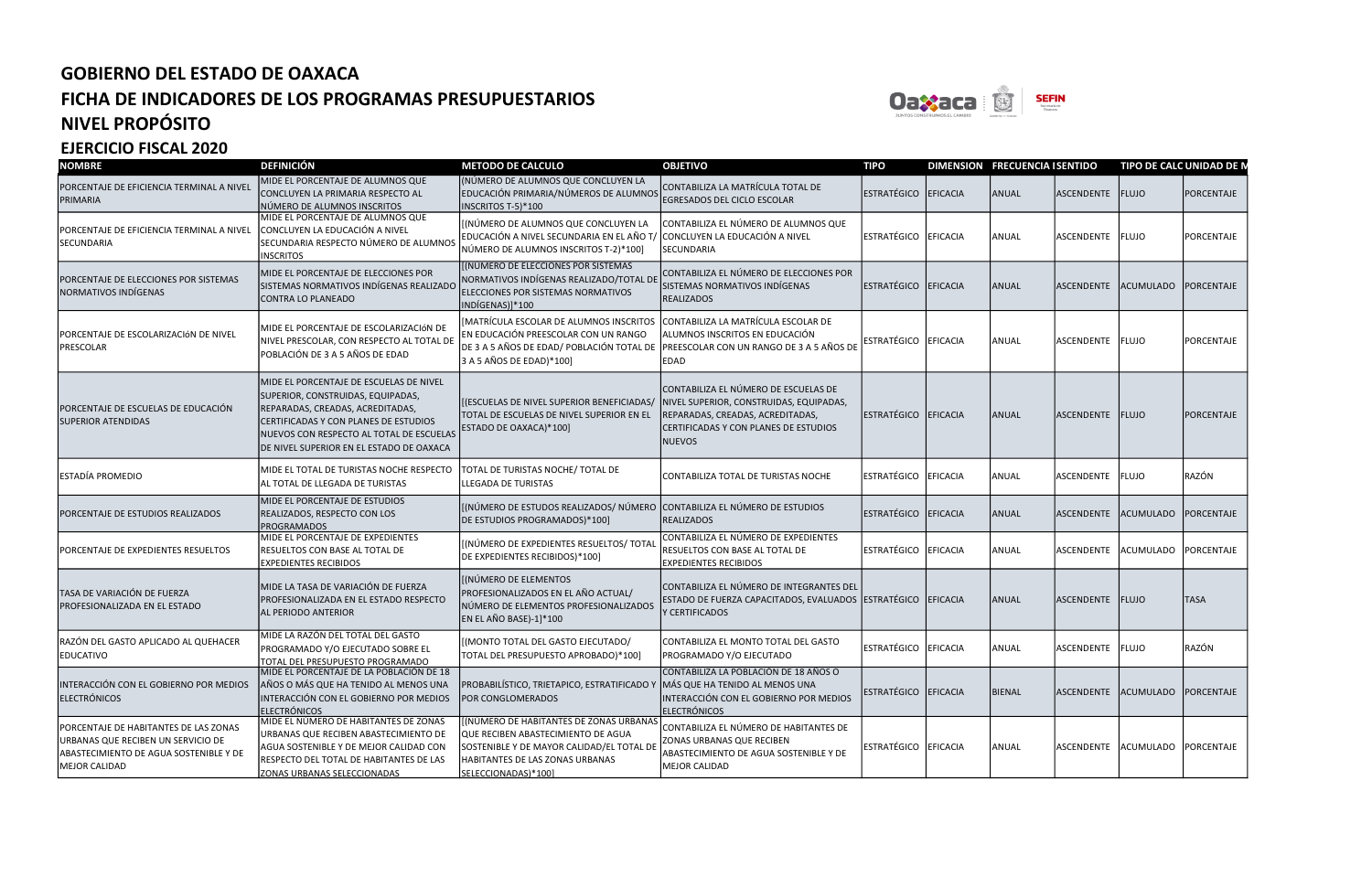

| <b>NOMBRE</b>                                                                                                                 | <b>DEFINICIÓN</b>                                                                                                                                                                                                                                                                                                                                                                                                                                                                                                                                                                                | <b>METODO DE CALCULO</b>                                                                                                                                                                                                                                                                                                                                                                                                                           | <b>OBJETIVO</b>                                                                                                                                                                                                                                                                                                                                                                                                                                                                                                                                                                                          | <b>TIPO</b>            |                 | DIMENSION FRECUENCIA ISENTIDO |                                 | TIPO DE CALC UNIDAD DE N        |                   |
|-------------------------------------------------------------------------------------------------------------------------------|--------------------------------------------------------------------------------------------------------------------------------------------------------------------------------------------------------------------------------------------------------------------------------------------------------------------------------------------------------------------------------------------------------------------------------------------------------------------------------------------------------------------------------------------------------------------------------------------------|----------------------------------------------------------------------------------------------------------------------------------------------------------------------------------------------------------------------------------------------------------------------------------------------------------------------------------------------------------------------------------------------------------------------------------------------------|----------------------------------------------------------------------------------------------------------------------------------------------------------------------------------------------------------------------------------------------------------------------------------------------------------------------------------------------------------------------------------------------------------------------------------------------------------------------------------------------------------------------------------------------------------------------------------------------------------|------------------------|-----------------|-------------------------------|---------------------------------|---------------------------------|-------------------|
| TASA DE VARIACIÓN DE HECHOS<br>PRESUNTAMENTE VIOLATORIOS DE LOS<br><b>DERECHOS HUMANOS</b>                                    | MIDE LA TASA DE VARIACIÓN DE HECHOS<br>PRESUNTAMENTE VIOLATORIOS DE LOS<br>DERECHOS HUMANOS DEL AÑO ACTUAL<br>RESPECTO AL AÑO ANTERIOR                                                                                                                                                                                                                                                                                                                                                                                                                                                           | ((NÚMERO DE PRESUNTAS VIOLACIONES DE LOS<br>DERECHOS HUMANOS EN EL AÑO<br>ACTUAL)/(NÚMERO DE PRESUNTAS<br>VIOLACIONES DE LOS DERECHOS HUMANOS EN<br>EL AÑO BASE)-1)*100                                                                                                                                                                                                                                                                            | CONTABILIZA EL NÚMERO DE HECHOS<br>PRESUNTAMENTE VIOLATORIOS DE LOS<br>DERECHOS HUMANOS DEL AÑO ACTUAL<br>RESPECTO AL AÑO ANTERIOR                                                                                                                                                                                                                                                                                                                                                                                                                                                                       | <b>ESTRATÉGICO</b>     | EFICACIA        | <b>ANUAL</b>                  | DESCENDENTE ACUMULADO TASA      |                                 |                   |
| INCIDENCIA DELICTIVA DEL FUERO COMÚN                                                                                          | MIDE EL NÚMERO DE AVERIGUACIONES<br>PREVIAS Y/O CARPETAS DE INVESTIGACIÓN<br>INICIADAS RESPECTO AL NÚMERO TOTAL DE<br>POBLACIÓN                                                                                                                                                                                                                                                                                                                                                                                                                                                                  | (NÚMERO DE AVERIGUACIONES PREVIAS Y/O<br>CARPETAS DE INVESTIGACIÓN INICIADAS /<br>NÚMERO TOTAL DE POBLACIÓN) * 100,000                                                                                                                                                                                                                                                                                                                             | CONTABILIZA NÚMERO DE AVERIGUACIONES<br>PREVIAS Y/O CARPETAS DE INVESTIGACIÓN<br>INICIADAS                                                                                                                                                                                                                                                                                                                                                                                                                                                                                                               | ESTRATÉGICO EFICACIA   |                 | ANUAL                         | DESCENDENTE FLUJO               |                                 | PORCENTAJE        |
| líndice de desigualdad de Género                                                                                              | MIDE EL ÍNDICE DE DESIGUALDAD DE GÉNERO<br>(GII) TIENE EL OBJETIVO DE REFLEJAR LA<br>DESIGUALDAD EN LOS LOGROS ENTRE MUJERES<br>Y HOMBRES EN TRES DIMENSIONES DE INTERES:<br>LA SALUD REPRODUCTIVA, EL<br>EMPODERAMIENTO Y EL MERCADO DE TRABAJC<br>ESTABLECE POR UNA PARTE, EL PRINCIPIO DE<br>QUE TODAS LAS DIMENSIONES DEL ÍNDICE<br>TIENEN LA MISMA IMPORTANCIA Y, POR OTRA,<br>EL PRINCIPIO DE QUE MUJERES Y HOMBRES<br>DEBERIAN COMPORTARSE DE LA MISMA<br>MANERA CON RESPECTO A LOS LOGROS,<br>NDEPENDIENTEMENTE DEL NIVEL DE<br>DESARROLLO HUMANO ALCANZADO POR UN<br>PAIS EN PARTICULAR | GII=1 - IID (IM,IH) / IM,IH DENOTA, ÍNDICE DE<br>DESIGUALDAD DE GÉNERO ES IGUAL A 1 MENOS<br>IID(IM, IH) EL ÍNDICE IGUALITARIO DISTRIBUIDO<br>(IID) OBTENIDO DE LA AGREGACIÓN POR<br>GÉNERO, DE LAS TRES DIMENSIONES, Y IM, H ES<br>EL INDICE QUE SIRVE DE REFERENCIA AL<br>PRIMERO ESTE VALOR DE REFERENCIA ESTA<br>RELACIONADO, CON LA MEDIA ARITMÉTICA DE<br>LOS LOGROS DE LOS DOS GÉNEROS O LOGROS<br>MEDIOS DEL PAÍS: M(MUJERES) Y H(HOMBRES) | CONTABILIZA EL ÍNDICE DE DESIGUALDAD DE<br>GÉNERO (GII) TIENE EL OBJETIVO DE REFLEJAR<br>LA DESIGUALDAD EN LOS LOGROS ENTRE<br>MUJERES Y HOMBRES EN TRES DIMENSIONES<br>DE INTERES: LA SALUD REPRODUCTIVA, EL<br>EMPODERAMIENTO Y EL MERCADO DE TRABAJO<br>ESTABLECE POR UNA PARTE, EL PRINCIPIO DE<br>QUE TODAS LAS DIMENSIONES DEL ÍNDICE<br>TIENEN LA MISMA IMPORTANCIA Y, POR OTRA,<br>EL PRINCIPIO DE QUE MUJERES Y HOMBRES<br>DEBERIAN COMPORTARSE DE LA MISMA<br>MANERA CON RESPECTO A LOS LOGROS,<br>INDEPENDIENTEMENTE DEL NIVEL DE<br>DESARROLLO HUMANO ALCANZADO POR UN<br>PAIS EN PARTICULAR | ESTRATÉGICO            | <b>EFICACIA</b> | <b>BIENAL</b>                 | <b>IDESCENDENTE FLUJO</b>       |                                 | INDICE            |
| INDICE GENERAL DE AVANCE EN PBR-SED<br><b>ENTIDADES FEDERATIVAS</b>                                                           | MIDE EL GRADO DE CUMPLIMIENTO EN LA<br>IMPLEMENTACIÓN DEL PBR-SED EN EL ESTADO                                                                                                                                                                                                                                                                                                                                                                                                                                                                                                                   | EL ÍNDICE ESTA COMPUESTO POR SEIS<br>SECCIONES PBR-SED, TRANSPARENCIA,<br>CAPACITACIÓN, ADQUISICIONES, RECURSOS<br>HUMANOS Y BUENAS PRÁCTICAS                                                                                                                                                                                                                                                                                                      | CONTABILIZA EL GRADO DE CUMPLIMIENTO EN<br>LA IMPLEMENTACIÓN DEL PBR-SED EN EL<br><b>ESTADO</b>                                                                                                                                                                                                                                                                                                                                                                                                                                                                                                          | ESTRATÉGICO EFICACIA   |                 | ANUAL                         | ASCENDENTE FLUJO                |                                 | INDICE            |
| TASA DE INFORMALIDAD LABORAL                                                                                                  | MIDE LA POBLACIÓN OCUPADA EN EL SECTOR<br>INFORMAL RESPECTO A LA POBLACIÓN<br><b>OCUPADA</b>                                                                                                                                                                                                                                                                                                                                                                                                                                                                                                     | [(POBLACIÓN OCUPADA EN EL SECTOR<br>INFORMAL/ POBLACIÓN OCUPADA)*100]                                                                                                                                                                                                                                                                                                                                                                              | CONTABILIZA LA POBLACIÓN OCUPADA EN EL<br><b>SECTOR INFORMAL</b>                                                                                                                                                                                                                                                                                                                                                                                                                                                                                                                                         | <b>ESTRATÉGICO</b>     | EFICACIA        | ANUAL                         | DESCENDENTE ACUMULADO           |                                 | <b>PORCENTAJE</b> |
| PORCENTAJE DE INFRAESTRUCTURA VIAL Y DE<br>TRANSPORTE DESARROLLADA CON SOPORTE DE<br><b>ESTUDIOS Y PROYECTOS DE MOVILIDAD</b> | MIDE EL PORCENTAJE DE INFRAESTRUCTURA<br>VIAL Y DE TRANSPORTE DESARROLLADA CON<br>SOPORTE DE ESTUDIOS Y PROYECTOS DE<br>MOVILIDAD RESPECTO DEL TOTAL DE LAS<br>OBRAS DE VIALIDAD Y DE TRANSPORTE<br><b>EJECUTADAS</b>                                                                                                                                                                                                                                                                                                                                                                            | [(NÚMERO DE DESARROLLO DE<br>INFRAESTRUCTURA VIAL Y DE TRANSPORTE CON<br>SOPORTE DE ESTUDIOS Y PROYECTOS DE<br>MOVILIDAD/TOTAL DE INFRAESTRUCTURA VIAI<br>Y DE TRANSPORTE EJECUTADAS) * 100]                                                                                                                                                                                                                                                       | CONTABILIZA EL NÚMERO DE<br>INFRAESTRUCTURA VIAL Y DE TRANSPORTE<br>DESARROLLADA CON SOPORTE DE ESTUDIOS Y<br>PROYECTOS DE MOVILIDAD                                                                                                                                                                                                                                                                                                                                                                                                                                                                     | ESTRATÉGICO EFICACIA   |                 | ANUAL                         | ASCENDENTE FLUJO                |                                 | PORCENTAJE        |
| PORCENTAJE DE KILÓMETROS DE CAMINOS<br><b>RURALES EN BUEN ESTADO</b>                                                          | MIDE EL PORCENTAJE DE KILÓMETROS DE<br>CAMINOS RURALES EN BUEN ESTADO RESPECTO ESTADO / KILÓMETROS DE CAMINOS RURALES<br>AL TOTAL DE CAMINOS RURALES                                                                                                                                                                                                                                                                                                                                                                                                                                             | (KILÓMETROS DE CAMINOS RURALES EN BUEN<br>TOTALES)*100                                                                                                                                                                                                                                                                                                                                                                                             | CONTABILIZA LOS KILÓMETROS DE CAMINOS<br><b>RURALES EN BUEN ESTADO</b>                                                                                                                                                                                                                                                                                                                                                                                                                                                                                                                                   | ESTRATÉGICO EFICIENCIA |                 | ANUAL                         |                                 | ASCENDENTE ACUMULADO PORCENTAJE |                   |
| PORCENTAJE DE KILÓMETROS DE CARRETERAS<br>ALIMENTADORAS EN BUEN ESTADO                                                        | MIDE EL PORCENTAJE DE KILÓMETROS DE<br>CARRETERAS ALIMENTADORAS EN BUEN<br>ESTADO RESPECTO AL TOTAL DE CARRETERAS<br><b>ALIMENTADORAS</b>                                                                                                                                                                                                                                                                                                                                                                                                                                                        | (KILÓMETROS DE CARRETERAS ALIMENTADORAS<br>EN BUEN ESTADO / KILÓMETROS DE<br>CARRETERAS ALIMENTADORAS TOTALES) * 100                                                                                                                                                                                                                                                                                                                               | CONTABILIZA LOS KILÓMETROS DE CARRETERAS<br>ALIMENTADORAS EN BUEN ESTADO                                                                                                                                                                                                                                                                                                                                                                                                                                                                                                                                 | ESTRATÉGICO EFICIENCIA |                 | ANUAL                         | ASCENDENTE ACUMULADO PORCENTAJE |                                 |                   |
| PORCENTAJE DE MIGRANTES QUE SE<br>BENEFICIAN CON PROYECTOS PRODUCTIVOS Y<br>ACCIONES DE CAPACITACIÓN                          | MIDE EL PORCENTAJE DE MIGRANTES<br>BENEFICIADOS CON PROYECTOS PRODUCTIVOS<br>Y ACCIONES DE CAPACITACIÓN RESPECTO<br>NÚMERO TOTAL DE MIGRANTES QUE SON<br><b>BENEFICIADOS</b>                                                                                                                                                                                                                                                                                                                                                                                                                     | [(NÚMERO DE MIGRANTES QUE SON<br>BENEFICIADOS CON ACCIONES DE PROYECTOS<br>PRODUCTIVOS Y CAPACITACIÓN/ NÚMERO<br>TOTAL DE MIGRANTES QUE SON<br>BENEFICIADOS)*100]                                                                                                                                                                                                                                                                                  | CONTABILIZA EL NÚMERO DE FAMILIAS QUE SE<br>BENEFICIAN CON PROYECTOS PRODUCTIVOS Y<br>ACCIONES DE CAPACITACIÓN                                                                                                                                                                                                                                                                                                                                                                                                                                                                                           | ESTRATÉGICO EFICIENCIA |                 | ANUAL                         | ASCENDENTE FLUJO                |                                 | PORCENTAJE        |



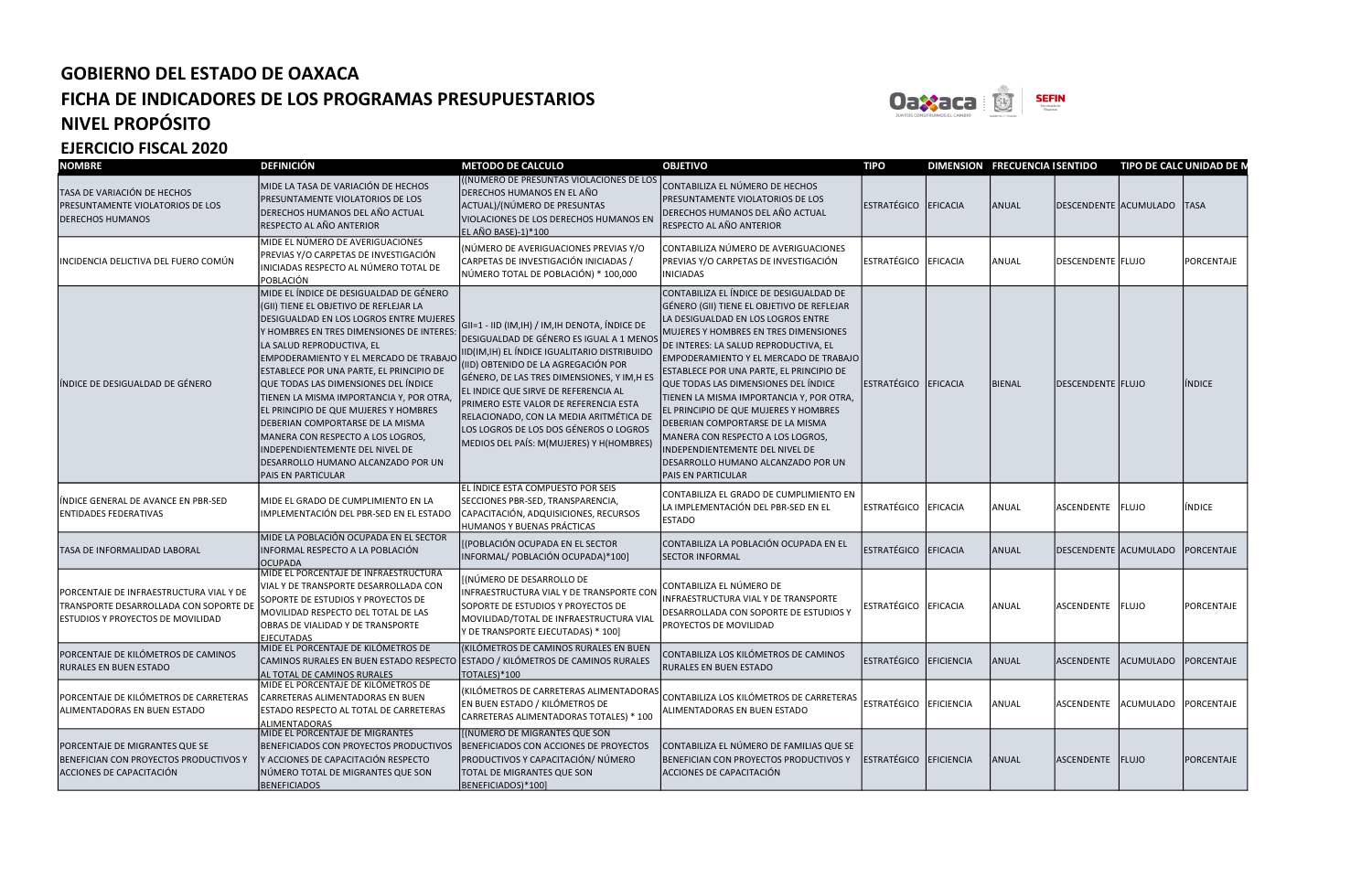

| <b>NOMBRE</b>                                                                                                                                                       | <b>DEFINICIÓN</b>                                                                                                                                                                                                                                | <b>METODO DE CALCULO</b>                                                                                                                                                                                                                 | <b>OBJETIVO</b>                                                                                                                                                                                                                                         | <b>TIPO</b>          |          | <b>DIMENSION FRECUENCIA ISENTIDO</b> |                            | TIPO DE CALC UNIDAD DE N |                   |
|---------------------------------------------------------------------------------------------------------------------------------------------------------------------|--------------------------------------------------------------------------------------------------------------------------------------------------------------------------------------------------------------------------------------------------|------------------------------------------------------------------------------------------------------------------------------------------------------------------------------------------------------------------------------------------|---------------------------------------------------------------------------------------------------------------------------------------------------------------------------------------------------------------------------------------------------------|----------------------|----------|--------------------------------------|----------------------------|--------------------------|-------------------|
| MIGRANTES Y SUS FAMILIAS ATENDIDOS CON<br><b>LOS SERVICIOS Y PROGRAMAS</b>                                                                                          | MIDE EL PORCENTAJE DE MIGRANTES Y SUS<br>FAMILIAS ATENDIDOS CON LOS SERVICIOS Y<br>PROGRAMAS RESPECTO A MIGRANTES<br>OAXAQUEÑOS Y SUS FAMILIAS QUE FUERON<br>ATENDIDOS CON PROGRAMAS Y SERVICIOS EN<br><u>EL AÑO BASE_</u>                       | [(NÚMERO DE MIGRANTES Y SUS FAMILIAS<br>ATENDIDOS CON SERVICIOS Y PROGRAMAS EN<br>EL EJERCICIO ACTUAL/ NÚMERO DE MIGRANTES<br>OAXAQUEÑOS Y SUS FAMILIAS QUE FUERON<br>ATENDIDOS CON PROGRAMAS Y SERVICIOS EN<br><u>EL AÑO BASE)*100]</u> | CONTABILIZA EL NÚMERO DE MIGRANTES Y SUS<br><b>FAMILIAS ATENDIDOS CON LOS SERVICIOS Y</b><br>PROGRAMAS                                                                                                                                                  | ESTRATÉGICO EFICACIA |          | ANUAL                                | <b>ASCENDENTE</b>          | ACUMULADO PORCENTAJE     |                   |
| PORCENTAJE DE MORBILIDAD                                                                                                                                            | MIDE EL PORCENTAJE DE VARIACIÓN DE LA<br>MORBILIDAD EN EL ESTADO RESPECTO A UN<br>AÑO DETERMINADO                                                                                                                                                | (TOTAL DE ENFERMOS EN DETERMINADA ÁREA<br>Y DETERMINADO AÑO/POBLACIÓN DE<br>DETERMINADA ÁREA Y DETERMINADO AÑO) X<br>100                                                                                                                 | CONTABILIZA LA VARIACIÓN DE MORBILIDAD                                                                                                                                                                                                                  | ESTRATÉGICO EFICACIA |          | ANUAL                                | DESCENDENTE FLUJO          |                          | PORCENTAJE        |
| TASA DE VARIACIÓN DE MORTALIDAD POR<br>FENÓMENOS NATURALES Y ANTROPOGENICOS<br><b>EN EL ESTADO</b>                                                                  | MIDE LA VARIACIÓN DE LA MORTALIDAD<br>GENERADA POR FENÓMENOS NATURALES O<br>ANTROPOGENICOS EN EL ESTADO EN<br>COMPARACION AL AÑO ANTERIOR                                                                                                        | [(MORTALIDAD GENERADA POR FENÓMENOS<br>NATURALES Y ANTROPOGENICOS EN EL ESTADO<br>EN EL AÑO T1/ MORTALIDAD GENERADA POR<br>FENÓMENOS NATURALES Y ANTROPOGENICOS<br>EN EL ESTADO EN EL AÑO T0)-1] *100                                    | CONTABILIZA LA MORTALIDAD GENERADA POR<br>FENÓMENOS NATURALES O ANTROPOGENICOS<br><b>EN EL ESTADO</b>                                                                                                                                                   | <b>ESTRATÉGICO</b>   | EFICACIA | ANUAL                                | DESCENDENTE ACUMULADO TASA |                          |                   |
| PORCENTAJE DE MUNICIPIOS APOYADOS EN<br>PROMOCIÓN, FOMENTO Y DIFUSIÓN DE LAS<br><b>DIVERSIDADES CULTURALES</b>                                                      | MIDE EL PORCENTAJE DE MUNICIPIOS<br>APOYADOS EN PROMOCIÓN, FOMENTO Y<br>DIFUSIÓN DE LAS DIVERSIDADES CULTURALES<br>RESPECTO AL TOTAL DE MUNICIPIOS EN EL<br><b>ESTADO</b>                                                                        | [(NÚMERO DE MUNICIPIOS APOYADOS EN<br>PROMOCIÓN, FOMENTO Y DIFUSIÓN DE LAS<br>DIVERSIDADES CULTURALES/ NÚMERO TOTAL<br>DE MUNICIPIOS DEL ESTADO)*100]                                                                                    | CONTABILIZA NÚMERO DE MUNICIPIOS<br>APOYADOS EN PROMOCIÓN, FOMENTO Y<br>DIFUSIÓN DE LAS DIVERSIDADES CULTURALES                                                                                                                                         | ESTRATÉGICO EFICACIA |          | ANUAL                                | ASCENDENTE FLUJO           |                          | <b>PORCENTAJE</b> |
| TASA DE VARIACIÓN DE LOS MUNICIPIOS<br><b>ATENDIDOS</b>                                                                                                             | MIDE EL PORCENTAJE DE MUNICIPIOS QUE<br>CUENTAN CON EL MANEJO DE LOS RESIDUOS<br>SÓLIDOS ADECUADOS                                                                                                                                               | (NÚMERO DE MUNICIPIOS QUE CUENTAN CON<br>EL MANEJO DE LOS RESIDUOS SÓLIDOS<br>ADECUADOS DEL AÑO ACTUAL / NÚMERO DE<br>MUNICIPIOS QUE CUENTAN CON EL MANEJO DI<br>LOS RESIDUOS SÓLIDOS DEL AÑO BASE) -1 X<br>1001                         | CONTABILIZA EL NÚMERO DE MUNICIPIOS QUE<br>CUENTAN CON EL MANEJO DE LOS RESIDUOS<br>SÓLIDOS ADECUADOS                                                                                                                                                   | ESTRATÉGICO EFICACIA |          | ANUAL                                | ASCENDENTE FLUJO           |                          | <b>TASA</b>       |
| PORCENTAJE DE MUNICIPIOS CON COBERTURA<br>EN COMUNICACIÓN SOCIAL GUBERNAMENTAL                                                                                      | MIDE EL PORCENTAJE DE MUNICIPIOS CON<br>COBERTURA EN COMUNICACION SOCIAL<br>GUBERNAMENTAL RESPECTO AL TOTAL DE<br><b>MUNICIPIOS</b>                                                                                                              | COMUNICACIÓN SOCIAL GUBERNAMENTAL/<br>TOTAL DE MUNICIPIOS)*100]                                                                                                                                                                          | [(NÚMERO DE MUNICIPIOS CON COBERTURA EN CONTABILIZA EL NÚMERO DE MUNICIPIOS CON<br>COBERTURA EN COMUNICACIÓN SOCIAL<br>GUBERNAMENTAL                                                                                                                    | ESTRATÉGICO EFICACIA |          | ANUAL                                | ASCENDENTE                 | <b>ACUMULADO</b>         | PORCENTAJE        |
| PORCENTAJE DE MUNICIPIOS CON LOCALIDADES<br>URBANAS DEL ESTADO DE OAXACA CON<br>PROGRAMAS DE ORDENAMIENTO TERRITORIAL<br>Y/O DESARROLLO URBANO                      | MIDE EL NUMERO DE MUNICIPIOS CON<br>LOCALIDADES URBANAS DEL ESTADO DE<br>OAXACA CON PROGRAMAS DE ORDENAMIENTO<br>TERRITORIAL Y/ O DESARROLLO URBANO<br>RESPECTO AL TOTAL DE MUNICIPIOS CON<br>LOCALIDADES URBANAS DEL ESTADO DE<br><b>OAXACA</b> | [(NÚMERO DE MUNICIPIOS CON LOCALIDADES<br>URBANAS DEL ESTADO DE OAXACA CON<br>PROGRAMAS DE ORDENAMIENTO TERRITORIAI<br>Y/ O DESARROLLO URBANO/ TOTAL DE<br>MUNICIPIOS CON LOCALIDADES URBANAS DE<br>ESTADO DE OAXACA)*100]               | CONTABILIZA EL NÚMERO DE MUNICIPIOS CON<br>LOCALIDADES URBANAS DEL ESTADO DE<br>OAXACA CON PROGRAMAS DE ORDENAMIENTO<br>TERRITORIAL Y/ O DESARROLLO URBANO<br>RESPECTO AL TOTAL DE MUNICIPIOS CON<br>LOCALIDADES URBANAS DEL ESTADO DE<br><b>OAXACA</b> | ESTRATÉGICO EFICACIA |          | ANUAL                                | ASCENDENTE FLUJO           |                          | PORCENTAJE        |
| PORCENTAJE DE MUNICIPIOS CON MAYOR<br> BIODIVERSIDAD CONSERVADA Y PERTURBADA,<br>CON SERVICIOS AMBIENTALES Y ECOSISTÉMICOS<br><b>DE MEJOR CALIDAD</b>               | MIDE EL PORCENTAJE DE MUNICIPIOS<br>ATENDIDOS RESPECTO A LOS MUNICIPIOS<br><b>AGENDADOS</b>                                                                                                                                                      | (NÚMERO DE MUNICIPIOS ATENDIDOS /<br>NÚMERO DE MUNICIPIOS AGENDADOS) X 100                                                                                                                                                               | CONTABILIZA EL NÚMERO DE MUNICIPIOS<br><b>ATENDIDOS</b>                                                                                                                                                                                                 | ESTRATÉGICO EFICACIA |          | ANUAL                                | ASCENDENTE FLUJO           |                          | PORCENTAJE        |
| PORCENTAJE DE MUNICIPIOS CON OBRAS Y/O<br>ACCIONES FINANCIADAS CON FUENTES<br><b>FEDERALES Y/O ESTATALES DIFERENTES DEL</b><br>RAMO 28 Y FONDO III Y IV DEL RAMO 33 | MIDE EL PORCENTAJE DE MUNICIPIOS QUE<br>OBTIENEN FINANCIAMIENTO MEDIANTE<br>FUENTES FEDERALES Y/O ESTATALES<br>DIFERENTES AL RAMO 28 Y FONDO III Y IV DEL<br>RAMO 33, RESPECTO AL NÚMERO DE<br>MUNICIPIOS DEL ESTADO                             | (PORCENTAJE DE MUNICIPIOS CON OBRAS Y/O<br>ACCIONES FINANCIADAS CON FUENTES<br>FEDERALES Y/O ESTATALES DIFERENTES DEL<br>RAMO 28 Y FONDO III Y IV DEL RAMO 33 ENTRE<br>NÚMERO DE MUNICIPIOS DEL ESTADO)*100                              | CONTABILIZA EL NÚMERO DE MUNICIPIOS QUE<br>OBTIENEN FINANCIAMIENTO MEDIANTE<br><b>FUENTES FEDERALES Y/O ESTATALES</b><br>DIFERENTES AL RAMO 28 Y FONDO III Y IV DEL<br>RAMO 33                                                                          | ESTRATÉGICO EFICACIA |          | ANUAL                                | ASCENDENTE FLUJO           |                          | PORCENTAJE        |
| PORCENTAJE DE MUNICIPIOS EN ACTIVIDADES<br>DE PRODUCCIÓN CULTURAL APOYADOS                                                                                          | MIDE EL PORCENTAJE DE MUNICIPIOS<br>APOYADOS EN ACTIVIDADES DE PRODUCCIÓN<br>CULTURAL RESPECTO DEL TOTAL DE<br><b>MUNICIPIOS</b>                                                                                                                 | (NÚMERO DE MUNICIPIOS APOYADOS /<br>NÚMERO TOTAL DE MUNICIPIOS DEL ESTADO<br>DE OAXACA)*100                                                                                                                                              | CONTABILIZA EL NÚMERO DE MUNICIPIOS EN<br>ACTIVIDADES DE PRODUCCIÓN CULTURAL<br>APOYADOS                                                                                                                                                                | ESTRATÉGICO EFICACIA |          | ANUAL                                | ASCENDENTE FLUJO           |                          | PORCENTAJE        |



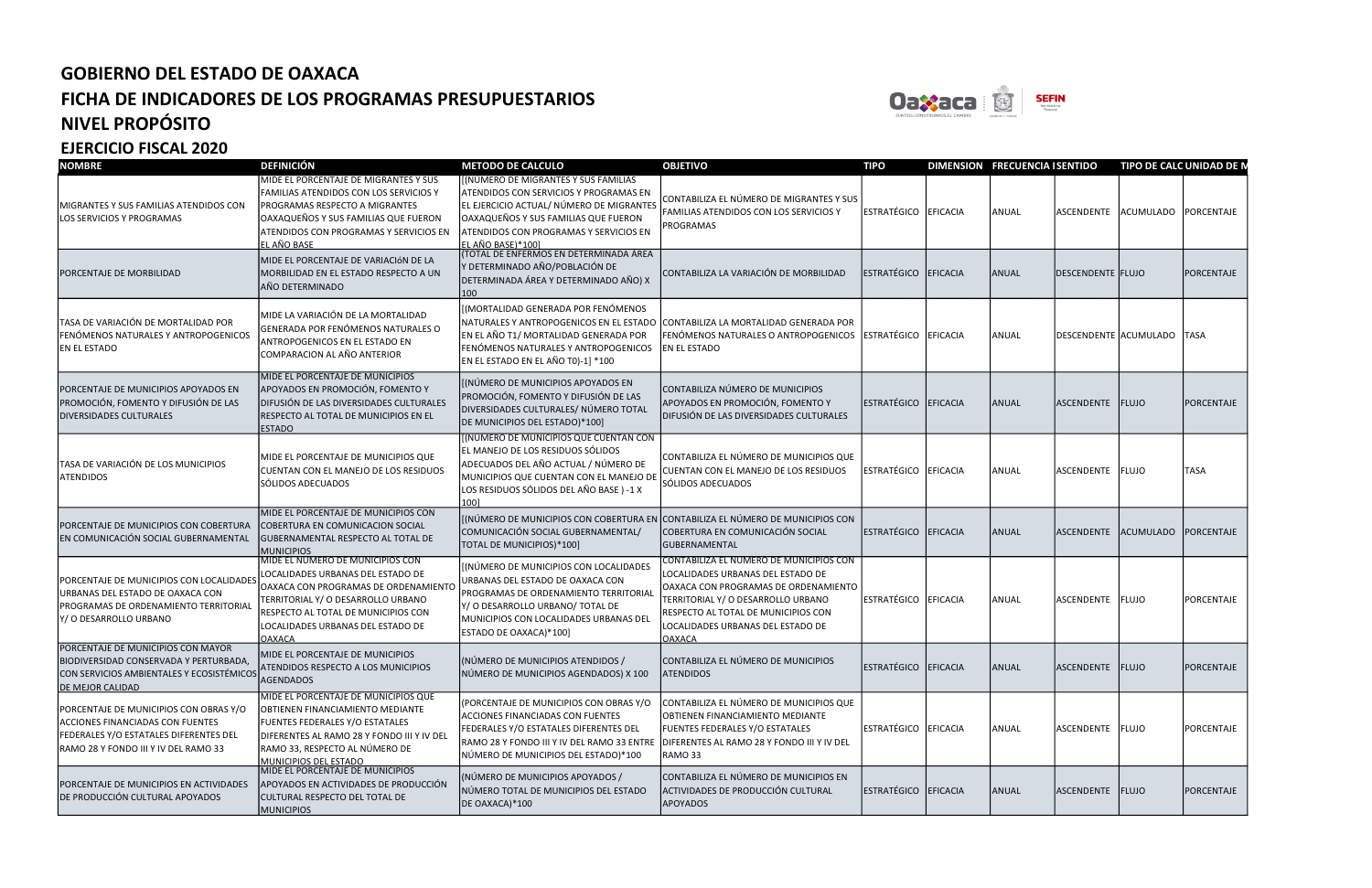

| <b>NOMBRE</b>                                                                                                       | <b>DEFINICIÓN</b>                                                                                                                                                                                                        | <b>METODO DE CALCULO</b>                                                                                                                                                                                                                                                                                                                                                                      | <b>OBJETIVO</b>                                                                                                                                   | <b>TIPO</b>           |                 | DIMENSION FRECUENCIA I SENTIDO |                      | <b>TIPO DE CALC UNIDAD DE N</b> |                   |
|---------------------------------------------------------------------------------------------------------------------|--------------------------------------------------------------------------------------------------------------------------------------------------------------------------------------------------------------------------|-----------------------------------------------------------------------------------------------------------------------------------------------------------------------------------------------------------------------------------------------------------------------------------------------------------------------------------------------------------------------------------------------|---------------------------------------------------------------------------------------------------------------------------------------------------|-----------------------|-----------------|--------------------------------|----------------------|---------------------------------|-------------------|
| TASA DE VARIACIÓN DE MUNICIPIOS QUE<br>CUENTAN CON CRITERIOS DE ADAPTACIÓN AL<br>CAMBIO CLIMÁTICO IMPLEMENTADOS     | MIDE LA TASA DE VARIACIÓN DE MUNICIPIOS<br>QUE CUENTAN CON CRITERIOS DE ADAPTACIÓN<br>AL CAMBIO CLIMÁTICO IMPLEMENTADOS                                                                                                  | [(NÚMERO DE MUNICIPIOS QUE CUENTAN CON<br>CRITERIOS DE ADAPTACIÓN EN EL AñO ACTUAL<br>/NÚMERO DE MUNICIPIOS QUE CUENTAN CON<br>CRITERIOS DE ADAPTACIÓN EN EL AñO BASE)-1)<br>$*100$                                                                                                                                                                                                           | CONTABILIZA EL MUNICIPIOS QUE CUENTAN<br>CON CRITERIOS DE ADAPTACIÓN AL CAMBIO<br>CLIMÁTICO IMPLEMENTADOS                                         | ESTRATÉGICO EFICACIA  |                 | ANUAL                          | DESCENDENTE FELUJO   |                                 | <b>TASA</b>       |
| PORCENTAJE DE MUNICIPIOS QUE<br>DESARROLLAN PROYECTOS DE<br>APROVECHAMIENTO DE RECURSOS<br><b>PRODUCTIVOS</b>       | MIDE EL AVANCE DE LAS ETAPAS PARA LA<br>GENERACIÓN DE CONDICIONES ÓPTIMAS PARA<br>LA INVERSIÓN PRODUCTIVA EN LA ZONA<br>ECONÓMICA ESPECIAL                                                                               | [(ETAPAS CONCLUIDAS/TOTAL DE ETAPAS)*100]                                                                                                                                                                                                                                                                                                                                                     | CONTABILIZA EL AVANCE DE LAS ETAPAS PARA<br>LA GENERACIÓN DE CONDICIONES ÓPTIMAS<br>PARA LA INVERSIÓN PRODUCTIVA EN LA ZONA<br>ECONÓMICA ESPECIAL | ESTRATÉGICO           | <b>EFICACIA</b> | <b>ANUAL</b>                   | ASCENDENTE           | <b>ACUMULADO</b>                | <b>PORCENTAJE</b> |
| PORCENTAJE DE OBRAS DE INFRAESTRUCTURA<br>FÍSICA EDUCATIVA EN ESCUELAS DE NIVEL<br>BÁSICO REALIZADAS                | MIDE EL PORCENTAJE DE OBRAS DE<br>INFRAESTRUCTURA FÍSICA EDUCATIVA EN<br>ESCUELAS DE NIVEL BÁSICO REALIZADAS,<br>RESPECTO A LAS SOLICITADAS                                                                              | [(OBRAS DE INFRAESTRUCTURA FÍSICA<br>EDUCATIVA DE ESCUELAS DE NIVEL BÁSICO<br>REALIZADAS/ TOTAL DE OBRAS DE<br>INFRAESTRUCTURA FÍSICA EDUCATIVA DE<br>ESCUELAS DE NIVEL BÁSICO SOLICITADOS)*100]                                                                                                                                                                                              | CONTABILIZA EL NÚMERO DE OBRAS DE<br>INFRAESTRUCTURA FÍSICA EDUCATIVA EN<br>ESCUELAS DE NIVEL BÁSICO REALIZADAS                                   | ESTRATÉGICO           | <b>EFICACIA</b> | ANUAL                          | <b>ASCENDENTE</b>    | <b>FLUJO</b>                    | <b>PORCENTAJE</b> |
| PORCENTAJE DE PARTICIPACIÓN CIUDADANA                                                                               | MIDE EL PORCENTAJE DE PARTICIPACIÓN<br>CIUDADANA RESPECTO A LA LISTA NOMINAL                                                                                                                                             | (NÚMERO DE PARTICIPACIÓN CIUDADANA EN<br>ELECCIONES/LISTA NOMINAL)*100                                                                                                                                                                                                                                                                                                                        | CONTABILIZA EL NÚMERO DE PARTICIPACIÓN<br><b>CIUDADANA</b>                                                                                        | ESTRATÉGICO           | <b>EFICACIA</b> | SEMESTRAL                      | <b>ASCENDENTE</b>    | <b>CUMULADO</b>                 | PORCENTAJE        |
| ÍNDICE DE PARTICIPACIÓN DE LOS PARTIDOS<br>POLÍTICOS EN EL PODER LEGISLATIVO                                        | MIDE LA PARTICIPACIÓN PLURAL DE LOS<br>PARTIDOS POLÍTICOS EN EL PODER LEGISLATIVO                                                                                                                                        | <u>EL IDD ES UN INSTRUMENTO DE ANALISIS</u><br>POLÍTICO QUE MUESTRA FORTALEZAS Y<br>DEBILIDADES Y PERMITE A LAS DIRIGENCIAS<br>POLÍTICAS, SOCIALES Y ECONÓMICAS<br>UTILIZARLO PARA CONTAR CON UN BUEN<br>DIAGNÓSTICO Y PARA DELINEAR E<br>IMPLEMENTAR POLÍTICAS QUE LOGREN<br>AVANCES EN EL DESARROLLO HUMANO Y EN LA<br>EQUIDAD SOCIAL, RAZÓN Y FORTALEZA DE LA<br><u>IIDA EN DEMOCRACIA</u> | CONTABILIZA LA PARTICIPACIÓN PLURAL DE LOS<br>PARTIDOS POLÍTICOS EN EL PODER LEGISLATIVO                                                          | ESTRATÉGICO           | <b>EFICACIA</b> | ANUAL                          | ASCENDENTE           | ACUMULADO                       | <b>INDICE</b>     |
| TASA DE DESEMPEÑO DE LAS PARTICIPACIONES<br><b>FEDERALES</b>                                                        | MIDE LA TASA DE DESEMPEÑO DE LAS<br>PARTICIPACIONES FEDERALES RESPECTO AL AÑO<br><b>ANTERIOR</b>                                                                                                                         | [(MONTO DE INGRESOS DE LAS<br>PARTICIPACIONES FEDERALES EN EL AÑO T/<br>MONTO DE INGRESOS DE LAS PARTICIPACIONES   PARTICIPACIONES FEDERALES<br>DEL AÑO B)-1]*100                                                                                                                                                                                                                             | CONTABILIZA EL DESEMPEÑO DE LAS                                                                                                                   | ESTRATÉGICO           | ECONOMÍA        | <b>ANUAL</b>                   | <b>ASCENDENTE</b>    | <b>CUMULADO</b>                 | <b>TASA</b>       |
| PORCENTAJE DE PERSONAL DOCENTE Y<br>AL DESARROLLO PROFESIONAL DOCENTE                                               | MIDE EL PORCENTAJE DE PERSONAL DOCENTE Y<br>DIRECTIVO QUE ACCEDE AL SERVICIO<br>DIRECTIVO DE EDUCACIÓN BÁSICA QUE ACCEDE PROFESIONAL DOCENTE RESPECTO AL TOTAL DE<br>DOCENTES Y DIRECTIVOS DE EDUCACIÓN<br><b>BÁSICA</b> | [(NÚMERO DE PERSONAL DOCENTE Y DIRECTIVO<br>QUE ACCEDE AL SERVICIO PROFESIONAL<br>DOCENTE/ TOTAL DE DOCENTES Y DIRECTIVOS<br>DE EDUCACIÓN BÁSICA)*100]                                                                                                                                                                                                                                        | CONTABILIZA EL NÚMERO DE PERSONAL<br>DOCENTE Y DIRECTIVO QUE ACCEDE AL<br>SERVICIO PROFESIONAL DOCENTE                                            | ESTRATÉGICO           | EFICACIA        | <b>ANUAL</b>                   | ASCENDENTE FLUJO     |                                 | <b>PORCENTAJE</b> |
| PORCENTAJE DE PERSONAL DOCENTE Y<br>DIRECTIVO DE EDUCACIÓN BÁSICA QUE<br>CONCLUYE PROGRAMAS DE FORMACIÓN<br>DOCENTE | MIDE EL PORCENTAJE DE PERSONAL DOCENTE Y<br>DIRECTIVO DE EDUCACIÓN BÁSICA QUE<br>CONCLUYE EL PROGRAMA DE FORMACIÓN<br>DOCENTE CON RESPECTO AL TOTAL DE<br>PERSONAL DOCENTE INSCRITO                                      | [(NÚMERO DE PERSONAL DOCENTE Y DIRECTIVO<br>QUE RECIBE EL PROGRAMA/ TOTAL DE<br>DOCENTES Y DIRECTIVOS INSCRITOS)*100]                                                                                                                                                                                                                                                                         | CONTABILIZA EL NÚMERO DE PERSONAL<br>DOCENTE Y DIRECTIVO DE EDUCACIÓN BÁSICA<br>QUE CONCLUYE EL PROGRAMA DE FORMACION<br><b>DOCENTE</b>           | ESTRATÉGICO  EFICACIA |                 | <b>ANUAL</b>                   | ASCENDENTE FLUJO     |                                 | PORCENTAJE        |
| TASA DE VARIACIÓN DE PERSONAS ATENDIDAS<br>EN EL IEEA QUE CONCLUYEN SECUNDARIA                                      | MIDE LA TASA DE VARIACIÓN DE PERSONAS<br>ATENDIDAS EN EL IEEA QUE CONCLUYEN<br>SECUNDARIA CON RESPECTO A UN AÑO BASE                                                                                                     | <b>[(NÚMERO DE PERSONAS ATENDIDAS EN EL</b><br>IEEA QUE CONCLUYEN SECUNDARIA EN EL AÑO<br>T/ NÚMERO DE PERSONAS ATENDIDAS EN EL<br>IEEA QUE CONCLUYEN SECUNDARIA EN EL AÑO<br>2016)-1]*100                                                                                                                                                                                                    | CONTABILIZA EL NÚMERO PERSONAS<br>ATENDIDAS EN EL IEEA QUE CONCLUYEN<br><b>SECUNDARIA</b>                                                         | ESTRATÉGICO           | <b>EFICACIA</b> | <b>ANUAL</b>                   | ASCENDENTE ACUMULADO |                                 | <b>TASA</b>       |



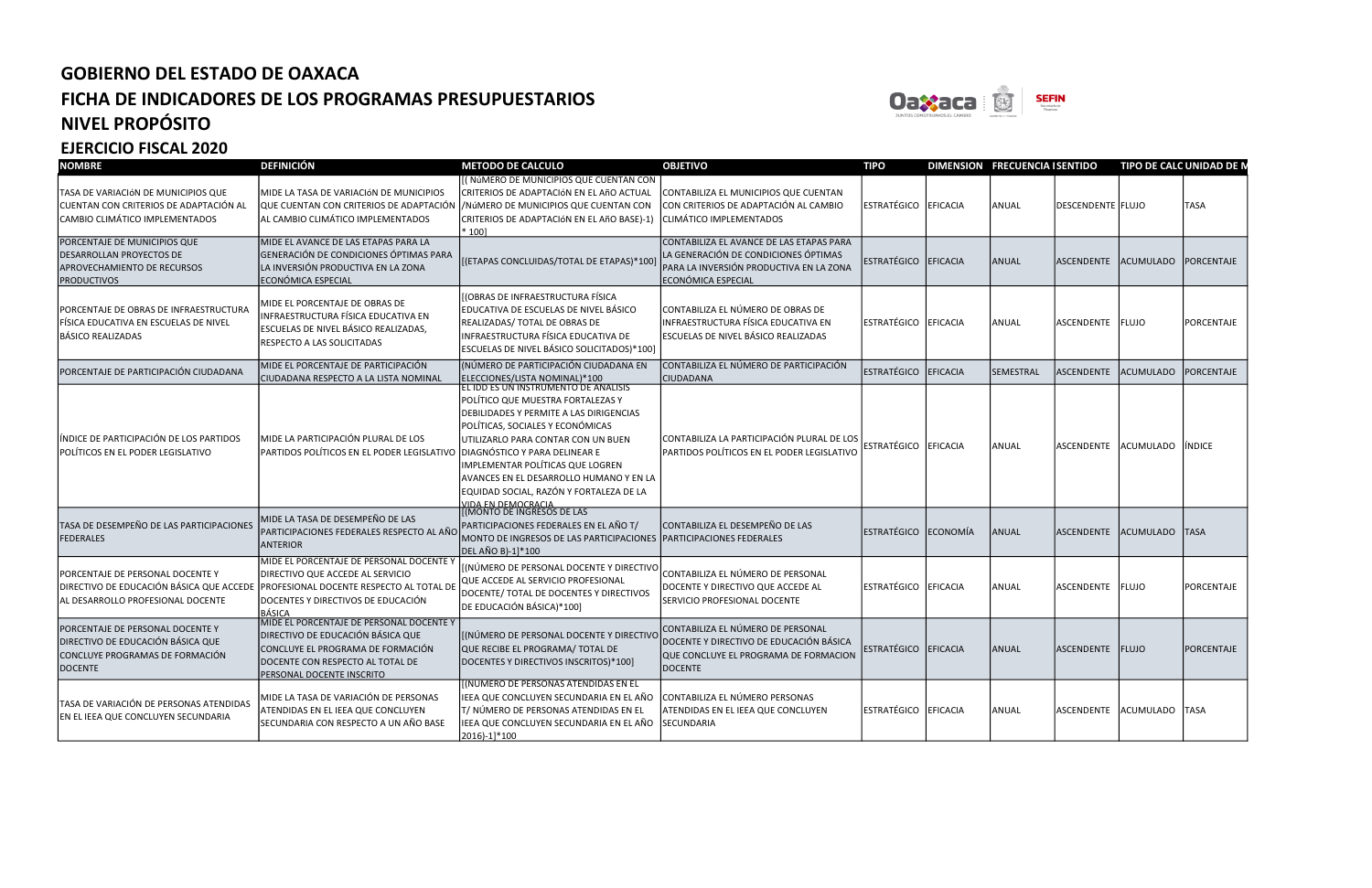

| <b>NOMBRE</b>                                                                                                 | <b>DEFINICIÓN</b>                                                                                                                                                                                                                                       | <b>METODO DE CALCULO</b>                                                                                                                                                                                                                                                                                                                                                                                        | <b>OBJETIVO</b>                                                                                                                                                                                               | <b>TIPO</b>          | <b>DIMENSION FRECUENCIA I SENTIDO</b> |                          | TIPO DE CALC UNIDAD DE N |                   |
|---------------------------------------------------------------------------------------------------------------|---------------------------------------------------------------------------------------------------------------------------------------------------------------------------------------------------------------------------------------------------------|-----------------------------------------------------------------------------------------------------------------------------------------------------------------------------------------------------------------------------------------------------------------------------------------------------------------------------------------------------------------------------------------------------------------|---------------------------------------------------------------------------------------------------------------------------------------------------------------------------------------------------------------|----------------------|---------------------------------------|--------------------------|--------------------------|-------------------|
| PORCENTAJE DE PERSONAS CON CARENCIA<br>ALIMENTARIA                                                            | MIDE EL PORCENTAJE DE PERSONAS CON<br>CARENCIA POR ACCESO A LA ALIMENTACIÓN<br>ATENDIDAS EN LOS MUNICIPIOS DONDE EXISTA<br>UN PROGRAMA ALIMENTARIO OPERADO POR EL<br>SISTEMA DIF OAXACA RESPECTO AL NÚMERO<br><b>PROGRAMADO</b>                         | (NUMERO DE PERSONAS CON CARENCIA POR<br>ACCESO A LA ALIMENTACIÓN ATENDIDAS EN<br>LOS MUNICIPIOS DONDE EXISTA UN PROGRAMA<br>ALIMENTARIO OPERADO POR EL SISTEMA DIF<br>OAXACA EN EL ÚLTIMO AÑO / NÚMERO<br>PROGRAMADO DE PERSONAS CON CARENCIA<br>POR ACCESO A LA ALIMENTACIÓN ATENDIDAS<br>EN LOS MUNICIPIOS DONDE EXISTA UN<br>PROGRAMA ALIMENTARIO OPERADO POR EL<br>SISTEMA DIF OAXACA EN EL AÑO BASE) -1) * | CONTABILIZA EL NÚMERO DE PERSONAS CON<br>CARENCIA POR ACCESO A LA ALIMENTACIÓN<br>ATENDIDAS EN LOS MUNICIPIOS DONDE EXISTA<br>UN PROGRAMA ALIMENTARIO OPERADO POR EL<br>SISTEMA DIF OAXACA                    | ESTRATÉGICO EFICACIA | BIENAL                                | DESCENDENTE  ACUMULADO   |                          | PORCENTAJE        |
| PORCENTAJE DE PERSONAS PRIVADAS DE SU<br><b>LIBERTAD LIBERADAS</b>                                            | MIDE EL PORCENTAJE DE PERSONAS LIBERADAS<br>DE LOS CENTROS DE REHABILITACIÓN RESPECTO<br>AL NÚMERO DE PERSONAS PRIVADAS DE SU<br>LIBERTAD EN CENTROS DE REHABILITACIÓN                                                                                  | [(NÚMERO DE PERSONAS PRIVADAS DE SU<br>LIBERTAD LIBERADAS/NÚMERO DE PERSONAS<br>PRIVADAS DE SU LIBERTAD EN CENTROS DE<br>REHABILITACIÓN)*100]                                                                                                                                                                                                                                                                   | CONTABILIZA EL NÚMERO DE PERSONAS<br>LIBERADAS DE LOS CENTROS DE<br>REHABILITACIÓN                                                                                                                            | ESTRATÉGICO EFICACIA | <b>ANUAL</b>                          | ASCENDENTE FLUJO         |                          | PORCENTAJE        |
| TASA DE VARIACIÓN DE PLACAS EMITIDAS EN EL<br><b>ESTADO DE OAXACA</b>                                         | MIDE LA TASA DE VARIACIÓN DE LAS PLACAS<br>EMITIDAS EN EL ESTADO RESPECTO AL AÑO<br><b>ANTERIOR</b>                                                                                                                                                     | (((NÚMERO DE PLACAS EMITIDAS EN EL AÑO<br>T/NÚMERO DE PLACAS EMITIDAS EN EL AÑO<br>BASE)-1)*100)                                                                                                                                                                                                                                                                                                                | CONTABILIZA EL NÚMERO DE PLACAS EMITIDAS<br>EN EL ESTADO DE OAXACA                                                                                                                                            | ESTRATÉGICO EFICACIA | <b>ANUAL</b>                          | <b>ASCENDENTE</b>        | <b>FLUJO</b>             | <b>TASA</b>       |
| PORCENTAJE DE LA POBLACIÓN DE 12 AÑOS Y<br>MÁS ECONÓMICAMENTE ACTIVA OCUPADA                                  | MIDE EL PORCENTAJE DE LA POBLACIÓN DE 12<br>AÑOS Y MÁS ECONÓMICAMENTE ACTIVA<br><b>OCUPADA</b>                                                                                                                                                          | [(POBLACIÓN OCUPADA/ POBLACIÓN<br>ECONÓMICAMENTE ACTIVA)*100]                                                                                                                                                                                                                                                                                                                                                   | CONTABILIZA LA POBLACIÓN DE 12 AÑOS Y MÁS<br>ECONÓMICAMENTE ACTIVA OCUPADA                                                                                                                                    | ESTRATÉGICO EFICACIA | ANUAL                                 | ASCENDENTE FLUJO         |                          | <b>PORCENTAJE</b> |
| PORCENTAJE DE POBLACIÓN<br>ECONÓMICAMENTE ACTIVA ATENDIDA E<br>INCORPORADA AL SECTOR FORMAL DE LA<br>ECONOMÍA | MIDE EL PORCENTAJE DE POBLACIÓN<br>ECONÓMICAMENTE ACTIVA ATENDIDA E<br>INCORPORADA AL SECTOR FORMAL DE LA<br>ECONOMÍA RESPECTO A LA POBLACIÓN<br>ECONÓMICAMENTE ACTIVA ATENDIDA                                                                         | [(POBLACIÓN ECONÓMICAMENTE ACTIVA<br>ATENDIDA QUE OBTIENE UN EMPLEO FORMAL/<br>POBLACIÓN ECONÓMICAMENTE ACTIVA<br>ATENDIDA)*100]                                                                                                                                                                                                                                                                                | CONTABILIZA LA POBLACIÓN<br>ECONÓMICAMENTE ACTIVA ATENDIDA E<br>INCORPORADA AL SECTOR FORMAL DE LA<br>ECONOMÍA                                                                                                | ESTRATÉGICO EFICACIA | ANUAL                                 | ASCENDENTE FLUJO         |                          | PORCENTAJE        |
| PORCENTAJE DE POBLACIÓN EN POBREZA<br>MULTIDIMENSIONAL EXTREMA                                                | MIDE EL NÚMERO DE PERSONAS QUE TIENEN<br>TRES O MÁS CARENCIAS, DE SEIS POSIBLES,<br>DENTRO DEL ÍNDICE DE PRIVACIÓN SOCIAL Y<br>QUE, ADEMÁS, SE ENCUENTRA POR DEBAJO DE<br>LA LÍNEA DE BIENESTAR MÍNIMO RESPECTO A<br>LA POBLACIÓN TOTAL DE LA POBLACIÓN | [(NÚMERO DE PERSONAS EN POBREZA<br>MULTIDIMENCIONAL EXTREMA EN EL AÑO T/<br>POBLACIÓN TOTAL DE LA ENTIDAD EN EL AÑO<br>T)*100]                                                                                                                                                                                                                                                                                  | CONTABILIZA EL NÚMERO DE PERSONAS QUE<br>TIENEN TRES O MÁS CARENCIAS, DE SEIS<br>POSIBLES, DENTRO DEL ÍNDICE DE PRIVACIÓN<br>SOCIAL Y QUE, ADEMÁS, SE ENCUENTRA POR<br>DEBAJO DE LA LÍNEA DE BIENESTAR MÍNIMO | ESTRATÉGICO EFICACIA | <b>BIENAL</b>                         | <b>DESCENDENTE FLUJO</b> |                          | PORCENTAJE        |
| PORCENTAJE DE POBLACIÓN INDÍGENA Y<br>AFROMEXICANA ATENDIDA PARA LA GESTIÓN<br>DE SU DESARROLLO               | MIDE EL PORCENTAJE DE POBLACIÓN INDÍGENA<br>Y AFROMEXICANA ATENDIDA PARA LA GESTIÓN<br>DE SU DESARROLLO RESPECTO A LA POBLACIÓN<br>INDÍGENA Y AFROMEXICANA DEL ESTADO DE<br><b>OAXACA</b>                                                               | [(POBLACIÓN INDÍGENA Y AFROMEXICANA<br>ATENDIDA/ POBLACIÓN INDÍGENA Y<br>AFROMEXICANA DEL ESTADO DE OAXACA)*100] DE SU DESARROLLO                                                                                                                                                                                                                                                                               | CONTABILIZA LA POBLACIÓN INDÍGENA Y<br>AFROMEXICANA ATENDIDA PARA LA GESTIÓN                                                                                                                                  | ESTRATÉGICO EFICACIA | ANUAL                                 | ASCENDENTE FLUJO         |                          | PORCENTAJE        |
| TASA DE VARIACIÓN DE LA POBLACIÓN<br>OAXAQUEÑA ACTIVA POR MEDIO DEL DEPORTE                                   | MIDE LA TASA DE LA POBLACIÓN QUE<br>PARTICIPA EN ACTIVIDADES DEL DEPORTE EN EL<br>ESTADO RESPECTO AL AÑO BASE                                                                                                                                           | [(POBLACIÓN OAXAQUEÑA QUE PARTICIPA EN<br>ACTIVIDADES DE LA COMISIÓN EN 2019/TOTAL CONTABILIZA EL NIVEL DE LA POBLACIÓN QUE<br>EN ACTIVIDADES DE LA CECUDE EN EL AÑO<br>BASE)-1] * 100                                                                                                                                                                                                                          | DE LA POBLACIÓN OAXAQUEÑA QUE PARTICIPA  HA PARTICIPADO EN ACTIVIDADES DEL DEPORTE ESTRATÉGICO  EFICACIA<br>EN EL ESTADO                                                                                      |                      | ANUAL                                 | ASCENDENTE ACUMULADO     |                          | <b>TASA</b>       |

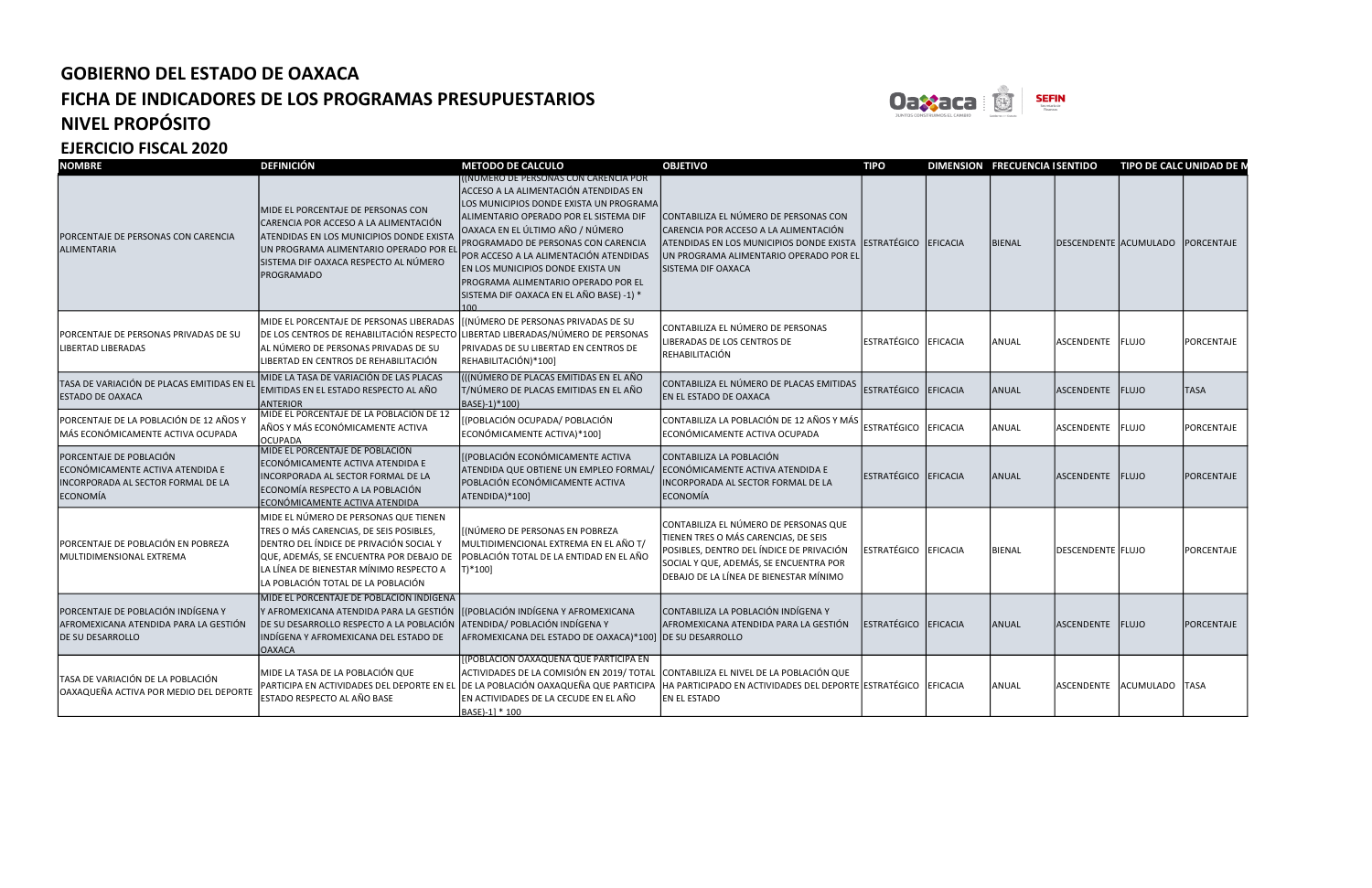

EJERCICIO FISCAL 2020

| <b>NOMBRE</b>                                                                                                | <b>DEFINICIÓN</b>                                                                                                                                                           | <b>METODO DE CALCULO</b>                                                                                                                                                                                                                                                                                                                                                                                                                                                                                                   | <b>OBJETIVO</b>                                                                                                                                              | <b>TIPO</b>          |            | DIMENSION FRECUENCIA I SENTIDO |                   | TIPO DE CALC UNIDAD DE N |             |
|--------------------------------------------------------------------------------------------------------------|-----------------------------------------------------------------------------------------------------------------------------------------------------------------------------|----------------------------------------------------------------------------------------------------------------------------------------------------------------------------------------------------------------------------------------------------------------------------------------------------------------------------------------------------------------------------------------------------------------------------------------------------------------------------------------------------------------------------|--------------------------------------------------------------------------------------------------------------------------------------------------------------|----------------------|------------|--------------------------------|-------------------|--------------------------|-------------|
| PORCENTAJE DE LA POBLACIÓN VULNERABLE<br><b>POR INGRESO</b>                                                  | MIDE EL PORCENTAJE DE POBLACIÓN<br><b>VULNERABLE POR INGRESOS</b>                                                                                                           | <u>LA METODOLOGIA DE MEDICION</u><br>MULTIDIMENSIONAL MEXICANA PERMITE<br>IDENTIFICAR A LAS PERSONAS POBRES Y NO<br>POBRES, ADEMÁS DE RECONOCER A LOS<br><b>GRUPOS VULNERABLES POR CARENCIAS</b><br>SOCIALES (PERSONAS QUE SI BIEN CUENTAN<br>CON INGRESOS QUE LES PERMITEN ADQUIRIR<br>LAS CANASTAS ALIMENTARIA Y NO<br>ALIMENTARIA, PADECEN AL MENOS ALGUNA<br>CARENCIA SOCIAL) O POR INGRESO (PERSONAS<br>SIN CARENCIAS PERO CON INGRESOS<br>INSUFICIENTES), ASÍ COMO A LA POBLACIÓN NO<br><b>ORRE V NO VILLNERARLE</b> | CONTABILIZA LA POBLACIÓN QUE NO PRESENTA<br>CARENCIAS SOCIALES PERO CUYO INGRESO ES<br>INFERIOR O IGUAL A LA LÍNEA DE BIENESTAR                              | ESTRATÉGICO          | EFICACIA   | <b>BIENAL</b>                  | DESCENDENTE FLUJO |                          | PORCENTAJE  |
| PORCENTAJE DE PRESTADORES DE SERVICIOS<br>TURÍSTICOS PROFESIONALIZADOS                                       | MIDE EL PORCENTAJE PST PROFESIONALIZADOS<br>RESPECTO CON EL TOTAL PST DEL ESTADO                                                                                            | [(NÚMERO DE PST PROFESIONALIZADOS/ TOTAL CONTABILIZA EL NÚMERO DE PST<br>DE PST DEL ESTADO)*100]                                                                                                                                                                                                                                                                                                                                                                                                                           | PROFESIONALIZADOS                                                                                                                                            | ESTRATÉGICO EFICACIA |            | ANUAL                          | ASCENDENTE        | ACUMULADO PORCENTAJE     |             |
| PORCENTAJE DE PREVALENCIA DELICTIVA                                                                          | MIDE EL PORCENTAJE DE PREVALENCIA<br>DELICTIVA CON RESPECTO A LA POBLACIÓN<br>TOTAL EN EL ESTADO                                                                            | (NÚMERO DE PERSONAS QUE FUERON<br>VÍCTIMAS DE ALGÚN DELITO/POBLACIÓN TOTAL<br>EN EL ESTADO)*100                                                                                                                                                                                                                                                                                                                                                                                                                            | CONTABILIZA EL NÚMERO DE POBLACIÓN QUE<br>FUE VÍCTIMA DE ALGÚN DELITO EN EL ESTADO                                                                           | ESTRATÉGICO          | EFICACIA   | ANUAL                          | DESCENDENTE FLUJO |                          | PORCENTAJE  |
| TASA DE VARIACIÓN DEL VALOR DE LA<br>PRODUCCIÓN AGRÍCOLA                                                     | MIDE LA TASA DE VARIACIÓN DEL VOLUMEN DE<br>PRODUCCIÓN AGRÍCOLA ESTATAL RESPECTO<br>VOLUMEN DE PRODUCCIÓN AGRÍCOLA ESTATAL<br>AÑO BASE                                      | ((VALOR ACTUAL - VALOR DEL AÑO ANTERIOR)/<br>VALOR DEL AÑO ANTERIOR ) * 100                                                                                                                                                                                                                                                                                                                                                                                                                                                | CONTABILIZA EL VOLUMEN DE PRODUCCIÓN<br>AGRÍCOLA ESTATAL GENERADA                                                                                            | ESTRATÉGICO EFICACIA |            | ANUAL                          | ASCENDENTE FLUJO  |                          | <b>TASA</b> |
| TASA DE VARIACIÓN DE LA PRODUCCIÓN BRUTA<br>TOTAL DE LAS UNIDADES ECONÓMICAS<br>PARTICIPANTES EN EL PROGRAMA | MIDE LA TASA DE VARIACIÓN PORCENTUAL DEL<br>VALOR MONETARIO DE LA PRODUCCIÓN DE<br>BIENES Y SERVICIOS GENERADOS POR LAS<br>UNIDADES ECONÓMICAS ATENDIDAS POR EL<br>PROGRAMA | (PRODUCCIÓN BRUTA TOTAL DEL AÑO T/<br>PRODUCCIÓN BRUTA TOTAL DEL AÑO T-1) -<br>1]*100                                                                                                                                                                                                                                                                                                                                                                                                                                      | CONTABILIZA EL VALOR MONETARIO DE LA<br><b>PRODUCCIÓN DE BIENES Y SERVICIOS</b><br>GENERADOS POR LAS UNIDADES ECONÓMICAS<br><b>ATENDIDAS POR EL PROGRAMA</b> | ESTRATÉGICO          | EFICACIA   | ANUAL                          | <b>ASCENDENTE</b> | ACUMULADO TASA           |             |
| TASA DE VARIACIÓN DE PRODUCCIÓNES<br>CIENTÍFICAS Y TECNOLÓGICAS                                              | MIDE LA TASA DE VARIACIÓN DE PRODUCCIÓN<br>CIENTÍFICA Y TECNOLÓGICA RESPECTO AL AÑO<br><b>ANTERIOR</b>                                                                      | [(NÚMERO DE PRODUCTOS GENERADOS EN EL<br>AÑO ACTUAL/ NÚMERO DE PRODUCTOS<br>GENERADOS EN EL AÑO ANTERIOR)-1]*100                                                                                                                                                                                                                                                                                                                                                                                                           | CONTABILIZA EL NÚMERO DE PRODUCTOS<br>GENERADOS                                                                                                              | <b>ESTRATÉGICO</b>   | EFICACIA   | ANUAL                          | <b>ASCENDENTE</b> | FLUJO                    | <b>TASA</b> |
| PORCENTAJE DE LA PRODUCCIÓN DE LOS<br>BIENES Y SERVICIOS AMBIENTALES Y<br><b>ECOSISTÉMICOS</b>               | MIDE EL PIB ESTATAL DEL VALOR DE LA<br>PRODUCCIÓN DE LOS BIENES Y SERVICIOS<br>AMBIENTALES Y ECOSISTÉMICOS                                                                  | (VALOR DE LOS BIENES Y SERVICIOS<br>AMBIENTALES Y ECOSISTÉMICOS/ PIB<br>ESTATAL)*100]                                                                                                                                                                                                                                                                                                                                                                                                                                      | CONTABILIZA EL PIB ESTATAL DEL VALOR DE LA<br>PRODUCCIÓN DE LOS BIENES Y SERVICIOS<br>AMBIENTALES Y ECOSISTÉMICOS                                            | <b>ESTRATÉGICO</b>   | EFICIENCIA | ANUAL                          | ASCENDENTE FLUJO  |                          | PORCENTAJE  |
| PORCENTAJE DE LA PRODUCCIÓN FORESTAL<br>MADERABLE                                                            | MIDE EL PORCENTAJE ANUAL DE LA<br>PRODUCCIÓN FORESTAL MADERABLE RESPECTO<br>AL AUTORIZADO                                                                                   | (VOLUMEN MADERABLE PRODUCIDO/<br>VOLUMEN MADERABLE AUTORIZADO)*100]                                                                                                                                                                                                                                                                                                                                                                                                                                                        | CONTABILIZA EL VOLUMEN ANUAL DE LA<br>PRODUCCIÓN FORESTAL MADERABLE                                                                                          | <b>ESTRATÉGICO</b>   | EFICIENCIA | ANUAL                          | ASCENDENTE        | <b>FLUJO</b>             | PORCENTAJE  |
| TASA DE VARIACIÓN DEL VALOR DE LA<br>PRODUCCIÓN PECUARIA                                                     | MIDE LA TASA DE VARIACIÓN DEL VOLUMEN DE<br>PRODUCCIÓN DEL SUBSECTOR PECUARIO EN EL<br>ESTADO DE OAXACA DEL AÑO EN CURSO<br>RESPECTO A UN AÑO BASE                          | ((VALOR ACTUAL - VALOR DEL AÑO ANTERIOR)/<br>VALOR DEL AÑO ANTERIOR ) * 100                                                                                                                                                                                                                                                                                                                                                                                                                                                | CONTABILIZA EL VOLUMEN DE PRODUCCIÓN<br>DEL SUBSECTOR PECUARIO EN EL ESTADO DE<br>OAXACA DEL AÑO EN CURSO                                                    | ESTRATÉGICO EFICACIA |            | <b>ANUAL</b>                   | ASCENDENTE FLUJO  |                          | <b>TASA</b> |
| TASA DE VARIACIÓN DEL VALOR DE LA<br>PRODUCCIÓN PESQUERA                                                     | MIDE LA TASA DE VARIACIÓN DEL VOLUMEN DE<br>PRODUCCIÓN PESQUERO Y ACUÍCOLA EN EL<br>ESTADO DE OAXACA DEL AÑO EN CURSO CON<br>RESPECTO A LOS AÑOS ANTERIORES                 | (VOLUMEN DE PRODUCCIÓN PESQUERO Y<br>ACUÍCOLA ESTATAL AÑO ACTUAL / VOLUMEN<br>DE PRODUCCIÓN PESQUERO Y ACUÍCOLA<br>ESTATAL EN AÑO BASE) -1) * 100                                                                                                                                                                                                                                                                                                                                                                          | CONTABILIZA EL VOLUMEN DE PRODUCCIÓN<br>PESQUERO Y ACUÍCOLA EN EL ESTADO DE<br>OAXACA DEL AÑO EN CURSO                                                       | ESTRATÉGICO EFICACIA |            | ANUAL                          | ASCENDENTE FLUJO  |                          | <b>TASA</b> |
| PORCENTAJE DE PRODUCTOS TURÍSTICOS<br><b>DIVERSIFICADOS</b>                                                  | MIDE EL PORCENTAJE DE MUNICIPIOS QUE HAN<br>DIVERSIFICADO SU OFERTA TURÍSTICA<br>RESPECTO A LOS PROGRAMADOS                                                                 | [(NÚMERO DE MUNICIPIOS CON<br>DIVERSIFICACIÓN DE PRODUCTOS TURÍSTICOS<br>IMPLEMENTADOS/ NÚMERO DE MUNICIPIOS<br>CON DIVERSIFICACIÓN DE PRODUCTOS<br>TURÍSTICOS PROGRAMADOS)]*100                                                                                                                                                                                                                                                                                                                                           | CONTABILIZA EL NÚMERO DE MUNICIPIOS QUE<br>HAN DIVERSIFICADO SU OFERTA TURÍSTICA                                                                             | ESTRATÉGICO EFICACIA |            | ANUAL                          | ASCENDENTE FLUJO  |                          | PORCENTAJE  |

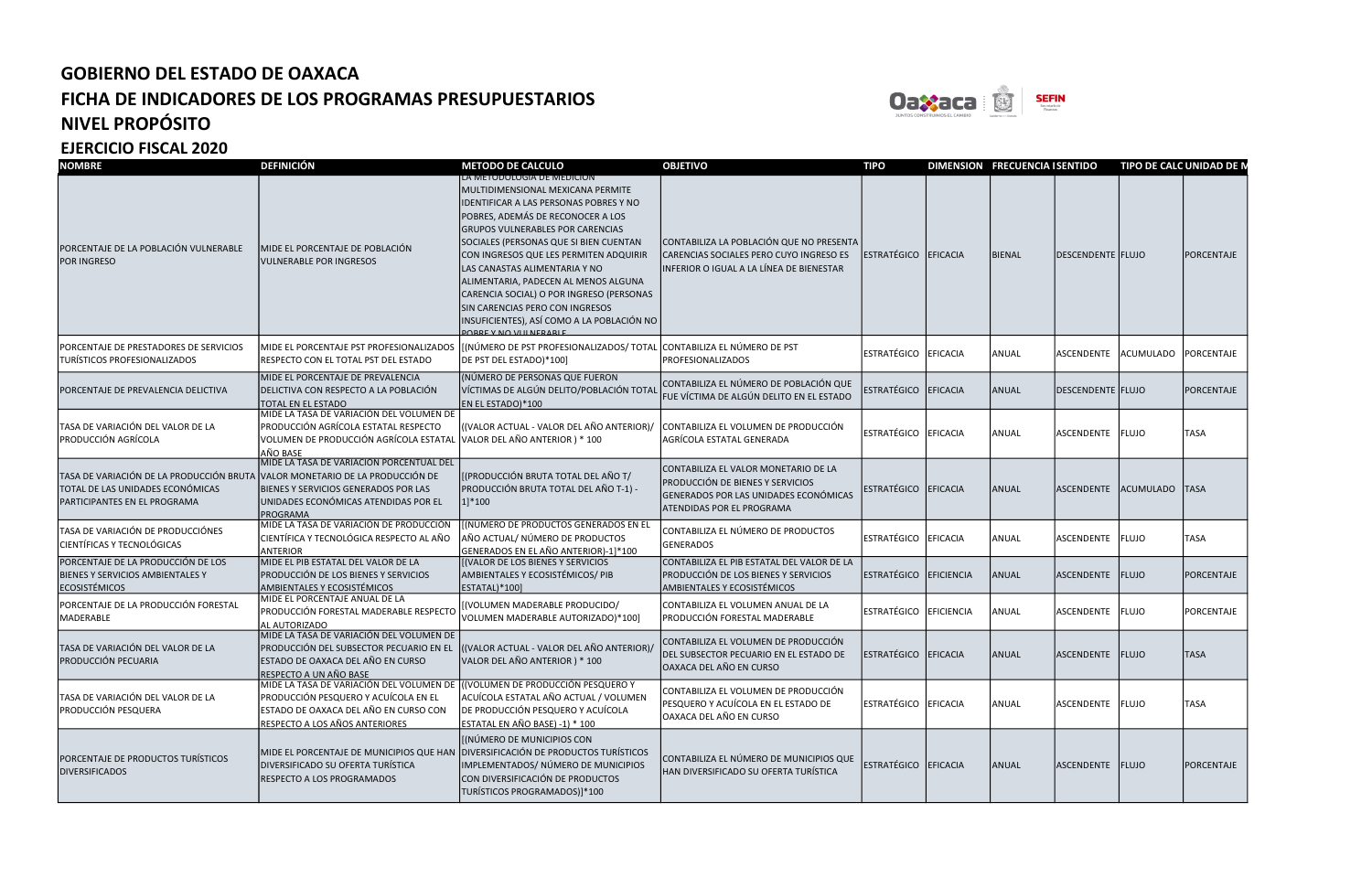

| <b>NOMBRE</b>                                                                                                       | <b>DEFINICIÓN</b>                                                                                                                                                                                                        | <b>METODO DE CALCULO</b>                                                                                                                                                                                                                               | <b>OBJETIVO</b>                                                                                                                                                                    | <b>TIPO</b>          |                 | DIMENSION FRECUENCIA ISENTIDO |                       | <b>TIPO DE CALC UNIDAD DE N</b> |                   |
|---------------------------------------------------------------------------------------------------------------------|--------------------------------------------------------------------------------------------------------------------------------------------------------------------------------------------------------------------------|--------------------------------------------------------------------------------------------------------------------------------------------------------------------------------------------------------------------------------------------------------|------------------------------------------------------------------------------------------------------------------------------------------------------------------------------------|----------------------|-----------------|-------------------------------|-----------------------|---------------------------------|-------------------|
| TASA DE VARIACIÓN DE PROGRAMAS DE<br>MANEJO FORESTAL AUTORIZADOS                                                    | MIDE LA TASA DE VARIACIÓN ANUAL DEL<br>NÚMERO DE PROGRAMAS DE MANEJO<br>AUTORIZADOS A LOS PRODUCTORES<br>FORESTALES RESPECTO AL AÑO ANTERIOR                                                                             | ((NÚMERO DE PROGRAMAS DE MANEJO<br>FORESTAL AUTORIZADOS EN EL AÑO ACTUAL /<br>NÚMERP DE PROGRAMAS DE MANEJO<br>FORESTAL AUTORIZADOS EN EL AÑO BASE)-<br>$1)*100$                                                                                       | CONTABILIZA EL NÚMERO DE PROGRAMAS DE<br>MANEJO FORESTAL AUTORIZADOS                                                                                                               | ESTRATÉGICO EFICACIA |                 | ANUAL                         | ASCENDENTE FLUJO      |                                 | <b>TASA</b>       |
| TASA DE VARIACIÓN DE PROYECTOS DE<br>VINCULACIÓN APLICADOS                                                          | MIDE LA TASA DE VARIACIÓN DE LOS<br>PROYECTOS DE VINCULACIÓN APLICADOS EN EL<br>AÑO ACTUAL CON RESPECTO AL AÑO ANTERIOR                                                                                                  | [(NÚMERO DE PROYECTOS DE VINCULACIÓN<br>APLICADOS EN EL AÑO ACTUAL/ NÚMERO DE<br>PROYECTOS DE VINCULACIÓN APLICADOS EN EL<br>AÑO BASE)-1]*100                                                                                                          | CONTABILIZA LA VARIACIÓN DE LOS PROYECTOS<br>DE VINCULACIÓN APLICADOS EN EL AÑO<br><b>ACTUAL</b>                                                                                   | ESTRATÉGICO EFICACIA |                 | ANUAL                         | ASCENDENTE FLUJO      |                                 | <b>TASA</b>       |
| TASA DE VARIACIÓN DE PROYECTOS<br>IMPLEMENTADOS PARA LA SALVAGUARAD DEL<br>PATRIMONIO CULTURAL                      | MIDE LA VARIACIÓN DE PROYECTOS<br>IMPLEMENTADOS PARA LA SALVAGUARDA DEL<br>PATRIMONIO CULTURAL RESPECTO AL AÑO<br>ANTERIOR                                                                                               | [(NÚMERO DE PROYECTOS DE SALVAGUARDA<br>DEL PATRIMONIO CULTURAL IMPLEMENTADOS<br>EN EL AÑO ACTUAL/ NÚMERO DE PROYECTOS<br>DE SALVAGUARDA DEL PATRIMONIO CULTURAL<br>IMPLEMENTADOS EN EL AÑO ANTERIOR)-<br>1]*100                                       | CONTABILIZA LA VARIACIÓN DE PROYECTOS<br>IMPLEMENTADOS PARA LA SALVAGUARDA DEL<br>PATRIMONIO CULTURAL RESPECTO AL AÑO<br><b>ANTERIOR</b>                                           | ESTRATÉGICO EFICACIA |                 | ANUAL                         | ASCENDENTE FLUJO      |                                 | <b>TASA</b>       |
| TASA DE VARIACIÓN DE PROYECTOS<br>PRODUCTIVOS EN CONGRUENCIA CON EL<br>ORDENAMIENTO ECOLÓGICO TERRITORIAL           | MIDE LA TASA DE VARIACIÓN PORCENTUAL DE<br>PROYECTOS EVALUADOS EN CONGRUENCIA<br>CON LOS PROGRAMAS DE ORDENAMIENTO<br>ECOLOGICO TERRITORIAL CON RESPECTO AL<br>AÑO BASE                                                  | [(NUMERO DE PROYECTOS EVALUADOS<br>CONGRUENTES CON LOS PROGRAMAS DE<br>ORDENAMIENTO ECOLÓGICO TERRITORIAL EN<br>EL AÑO ACTUAL/ PROYECTOS EVALUADOS<br>CONGRUENTES CON LOS PROGRAMAS DE<br>ORDENAMIENTO ECOLÓGICO TERRITORIAL EN<br>EL AÑO BASE)-1]*100 | CONTABILIZA EL NÚMERO DE PROYECTOS<br>EVALUADOS EN CONGRUENCIA CON LOS<br>PROGRAMAS DE ORDENAMIENTO ECOLÓGICO<br><b>TERRITORIAL</b>                                                | ESTRATÉGICO EFICACIA |                 | ANUAL                         | ASCENDENTE FLUJO      |                                 | <b>TASA</b>       |
| TASA DE VARIACIÓN DE PROYECTOS<br>REALIZADOS EN PRODUCCIÓN ARTÍSTICA Y<br><b>CULTURAL</b>                           | MIDE LA TASA DE VARIACIÓN DE PROYECTOS<br>REALIZADOS EN PRODUCCIÓN ARTÍSTICA Y<br>CULTURAL RESPECTO AL PERIODO ANTERIOR                                                                                                  | ((NÚMERO DE PROYECTOS REALIZADOS DEL<br>AÑO ACTUAL/ NÚMERO DE PROYECTOS<br>REALIZADOS EL AÑO ANTERIOR)-1)*100                                                                                                                                          | CONTABILIZA LA VARIACIÓN DE LOS PROYECTOS<br>REALIZADOS EN EL AÑO ACTUAL RESPECTO DEL<br><b>ANTERIOR</b>                                                                           | <b>GESTIÓN</b>       | <b>EFICACIA</b> | ANUAL                         | ASCENDENTE FLUJO      |                                 | <b>TASA</b>       |
| PORCENTAJE DE PUBLICACIÓN EN EL PERIÓDICO<br>OFICIAL DE DOCUMENTOS AUTORIZADOS                                      | MIDE EL PORCENTAJE DE DOCUMENTOS<br>AUTORIZADOS PUBLICADOS RESPECTO A LOS<br>DOCUMENTOS AUTORIZADOS                                                                                                                      | [(NÚMERO DE DOCUMENTOS AUTORIZADOS<br>PUBLICADOS/ NÚMERO DE DOCUMENTOS<br>AUTORIZADOS)*100]                                                                                                                                                            | CONTABILIZA EL NÚMERO DE PUBLICACIONES<br>EN EL PERIÓDICO OFICIAL DE DOCUMENTOS<br><b>AUTORIZADOS</b>                                                                              | ESTRATÉGICO EFICACIA |                 | ANUAL                         | ASCENDENTE ACUMULADO  |                                 | <b>PORCENTAJE</b> |
| PORCENTAJE DE CUMPLIMIENTO DE PUNTOS<br><b>RECOMENDATORIOS</b>                                                      | MIDE EL PORCENTAJE DE DE CUMPLIMIENTO DE<br>PUNTOS RECOMENDATORIOS RESPECTO AL<br>NÚMERO DE PUNTOS                                                                                                                       | (NÚMERO DE PUNTOS RECOMENDATORIOS<br>ATENDIDOS ACUMULADOS EN EL PERIODO<br>T/NÚMERO DE PUNTOS RECOMENDATORIOS<br>TOTALES ACUMULADOS HASTA EL PERIODO<br>$T$ <sup>*100</sup>                                                                            | CONTABILIZA EL NÚMERO DE PUNTOS<br>RECOMENDATORIOS ATENDIDOS ACUMULADOS ESTRATÉGICO FEFICACIA<br><b>EN EL PERIODO</b>                                                              |                      |                 | ANUAL                         | ASCENDENTE FLUJO      |                                 | PORCENTAJE        |
| TASA DE VARIACIÓN PORCENTUAL ANUAL DE<br>RECOMENDACIONES POR VIOLACIONES A LOS<br><b>DERECHOS HUMANOS RECIBIDAS</b> | MIDE LA TASA DE VARIACIÓN PORCENTUAL<br><b>ANUAL DE RECOMENDACIONES POR</b><br>VIOLACIONES A LOS DERECHOS HUMANOS<br>EMITIDAS POR LOS DIFERENTES ORGANISMOS<br>COMPETENTES Y RECIBIDAS POR EL GOBIERNO<br><b>ESTATAL</b> | [(V2-V1/V1)*100]                                                                                                                                                                                                                                       | CONTABILIZA EL NÚMERO DE<br>RECOMENDACIONES POR VIOLACIONES A LOS<br>DERECHOS HUMANOS EMITIDAS POR LOS<br>DIFERENTES ORGANISMOS COMPETENTES Y<br>RECIBIDAS POR EL GOBIERNO ESTATAL | ESTRATÉGICO EFICACIA |                 | ANUAL                         | DESCENDENTE FLUJO     |                                 | <b>TASA</b>       |
| RAZÓN DE RECURSO OBSERVADO SIN<br>SOLVENTAR POR PARTE DE LOS ENTES<br><b>FISCALIZABLES</b>                          | MIDE LA RAZÓN DE RECURSO FISCALIZADO SIN<br>SOLVENTAR, CON RESPECTO AL MONTO DE<br>RECURSO FISCALIZADO                                                                                                                   | (MONTO DE RECURSO FISCALIZADO SIN<br>SOLVENTAR/ TOTAL DE RECURSO FISCALIZADO)                                                                                                                                                                          | CONTABILIZA EL RECURSO FISCALIZADO SIN<br><b>SOLVENTAR</b>                                                                                                                         | ESTRATÉGICO EFICACIA |                 | ANUAL                         | DESCENDENTE ACUMULADO |                                 | RAZÓN             |
| PORCENTAJE DE RECURSOS PÚBLICOS<br><b>OBSERVADOS</b>                                                                | MIDE EL PORCENTAJE DE RECURSOS PÚBLICOS<br>OBSERVADOS CON RESPECTO A LOS RECURSO<br>PÚBLICOS FISCALIZADOS                                                                                                                | [(MONTO DE RECURSOS PÚBLICOS<br>OBSERVADOS/ MONTO DE RECURSOS PÚBLICOS<br>FISCALIZADOS)*100]                                                                                                                                                           | CONTABILIZA EL MONTO DE RECURSOS<br>PÚBLICOS OBSERVADOS                                                                                                                            | ESTRATÉGICO EFICACIA |                 | ANUAL                         | DESCENDENTE FLUJO     |                                 | PORCENTAJE        |
| PORCENTAJE DE ESTACIONES REPETIDORAS DE<br>TELEVISIÓN NUEVAS EN FUNCIONAMIENTO                                      | MIDE EL PORCENTAJE DE ESTACIONES<br>REPETIDORAS DE TELEVISIÓN EN<br>FUNCIONAMIENTO RESPECTO AL AÑO<br><b>ANTERIOR</b>                                                                                                    | (NÚMERO DE REPETIDORAS DE TELEVISIÓN EN<br>FUNCIONAMIENTO EN EL AÑO T - TOTAL DE<br>REPETIDORAS DE TELEVISIÓN EN<br>FUNCIONAMIENTO EN EL AÑO T - 1) / TOTAL DE<br>REPETIDORAS DE TELEVISIÓN EN<br>FUNCIONAMIENTO EN EL AÑO T - 1)*100                  | CONTABILIZA EL NÚMERO DE ESTACIONES<br>REPETIDORAS DE TELEVISIÓN NUEVAS EN<br>FUNCIONAMIENTO                                                                                       | ESTRATÉGICO EFICACIA |                 | <b>ANUAL</b>                  | ASCENDENTE FLUJO      |                                 | PORCENTAJE        |



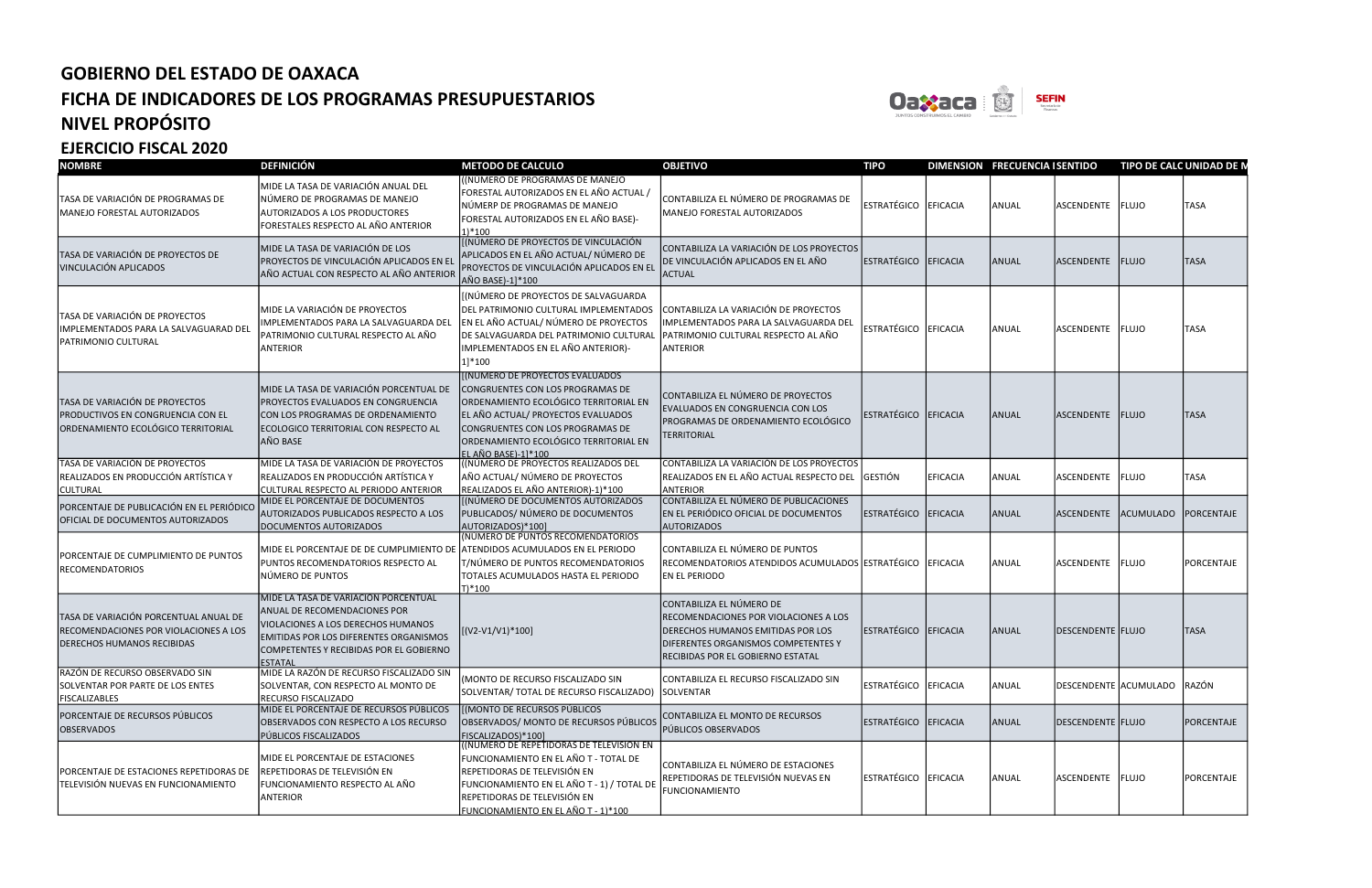

| <b>NOMBRE</b>                                                                                                               | <b>DEFINICIÓN</b>                                                                                                                                                                                                                                                | <b>METODO DE CALCULO</b>                                                                                                                                                                                                 | <b>OBJETIVO</b>                                                                                                                                                     | <b>TIPO</b>            | DIMENSION FRECUENCIA I SENTIDO |                          | TIPO DE CALC UNIDAD DE N |             |
|-----------------------------------------------------------------------------------------------------------------------------|------------------------------------------------------------------------------------------------------------------------------------------------------------------------------------------------------------------------------------------------------------------|--------------------------------------------------------------------------------------------------------------------------------------------------------------------------------------------------------------------------|---------------------------------------------------------------------------------------------------------------------------------------------------------------------|------------------------|--------------------------------|--------------------------|--------------------------|-------------|
| TASA DE VARIACIÓN DE RESIDUOS SÓLIDOS<br>TRATADOS O CONFINADOS ADECUADAMENTE A<br><b>NIVEL ESTATAL</b>                      | MIDE LA TASA DE VARIACIÓN PORCENTUAL DE<br>LOS RESIDUOS SÓLIDOS TRATADOS O<br>CONFINADOS ADECUADAMENTE A NIVEL<br>ESTATAL CON RESPECTO AL AÑO BASE                                                                                                               | (TONELADAS DE RESIDUOS SÓLIDOS TRATADOS<br>O CONFINADOS ADECUADAMENTE EN EL AÑO<br>T/TONELADAS DE RESIDUOS SÓLIDOS QUE SE<br>GENERAN EN EL AÑO T-1)-1)*100                                                               | CONTABILIZA TONELADAS DE RESIDUOS<br>SÓLIDOS TRATADOS O CONFINADOS<br>ADECUADAMENTE EN EL AÑO                                                                       | ESTRATÉGICO EFICIENCIA | ANUAL                          | ASCENDENTE ACUMULADO     |                          | <b>TASA</b> |
| PORCENTAJE DE RESOLUCIONES<br>ADMINISTRATIVAS EMITIDAS                                                                      | MIDE LAS RESOLUCIONES ADMINISTRATIVAS<br>EMITIDAS CON RESPECTO AL TOTAL DE<br>PROCEDIMIENTOS ADMINISTRATIVOS<br><b>INTEGRADOS</b>                                                                                                                                | [(NÚMERO DE PROCEDIMIENTOS<br>ADMINISTRATIVAS RESUELTOS/ NÚMERO DE<br><b>PROCEDIMIENTOS ADMINISTRATIVOS</b><br>INTEGRADOS)*100]                                                                                          | CONTABILIZA EL NÚMERO DE RESOLUCIONES<br><b>ADMINISTRATIVAS EMITIDAS</b>                                                                                            | ESTRATÉGICO EFICACIA   | ANUAL                          | ASCENDENTE FLUJO         |                          | PORCENTAJE  |
| SANCIONES A SERVIDORES PÚBLICOS                                                                                             | MIDE EL PORCENTAJE DE LOS SERVIDORES<br>PÚBLICOS SANCIONADOS RESPECTO AL TOTAL<br>DE SERVIDORES PÚBLICOS                                                                                                                                                         | [[NÚMERO DE SERVIDORES PÚBLICOS<br>SANCIONADOS/ NÚMERO TOTAL DE<br>SERVIDORES PÚBLICOS)*100]                                                                                                                             | CONTABILIZA EL NÚMERO DE SERVIDORES<br>PÚBLICOS SANCIONADOS                                                                                                         | ESTRATÉGICO EFICACIA   | ANUAL                          | <b>DESCENDENTE FLUJO</b> |                          | PORCENTAJE  |
| TASA DE VARIACIÓN DE LA SECCIÓN DE<br>ADQUISICIONES DEL ÍNDICE GENERAL DE<br><b>AVANCE DE PBR-SED</b>                       | MIDE LA TASA DE VARIACIÓN DE LA SECCIÓN DE ([VALORACIÓN DE PREGUNTAS DE LA<br>ADQUISICIONES DEL ÍNDICE GENERAL DE<br>AVANCE DE PBR-SED RESPECTO VALORACIÓN<br>DE PREGUNTAS EN LA CATEGORÍA DE<br>ADQUISICIONES EN EL AVANCE DEL PBR-SED EN<br><b>EL AÑO 2019</b> | CATEGORÍA DE ADQUISICIONES EN EL AVANCE<br>DEL PBR-SED EN EL AÑO BASE 2016/<br>VALORACIÓN DE PREGUNTAS EN LA CATEGORÍA<br>DE ADQUISICIONES EN EL AVANCE DEL PBR-SED<br>EN EL AÑO 2019) * 100]                            | CONTABILIZA LA VARIACIÓN DE LAS SECCIONES<br>DE ADQUISICIONES DEL ÍNDICE GENERAL DE<br><b>AVANCE DE PBR-SED</b>                                                     | ESTRATÉGICO EFICACIA   | ANUAL                          | ASCENDENTE FLUJO         |                          | <b>TASA</b> |
| TASA DE VARIACIÓN DE LA SECCIÓN DE<br>RECURSOS HUMANOS DEL ÍNDICE GENERAL DE<br><b>AVANCE DE PBR- SED</b>                   | MIDE LA TASA DE VARIACIÓN DE LA SECCIÓN DE<br>RECURSOS HUMANOS DEL ÍNDICE GENERAL DE<br><b>AVANCE DE PBR-SED</b>                                                                                                                                                 | [(VALORACIÓN DE PREGUNTAS DE LA<br>CATEGORIA DE RH EN EL AVANCE DEL PBR-SED<br>EN EL AÑO BASE 2016/ VALORACIÓN DE<br>PREGUNTAS EN LA CATEGORIA DE RECURSOS<br>HUMANOS EN EL AVANCE DEL PBR-SED EN EL<br>AÑO 2019) * 100] | CONTABILIZA LA VARIACIÓN DE LA SECCIÓN DE<br>RECURSOS HUMANOS DEL ÍNDICE GENERAL DE<br><b>AVANCE DE PBR-SED</b>                                                     | ESTRATÉGICO EFICIENCIA | ANUAL                          | ASCENDENTE FLUJO         |                          | <b>TASA</b> |
| PORCENTAJE DE MUNICIPIOS CON LA SEÑAL DE<br><b>TELEVISIÓN</b>                                                               | MIDE EL PORCENTAJE DE MUNICIPIOS QUE<br>CUENTA CON LA COBERTURA DE LA SEÑAL DE<br>TELEVISIÓN RESPECTO AL TOTAL DE<br><b>MUNICIPIOS DEL ESTADO</b>                                                                                                                | (NÚMERO DE MUNICIPIOS QUE RECIBEN LA<br>SEÑAL DE TELEVISIÓN/TOTAL DE MUNICIPIOS<br>EN EL ESTADO)*100                                                                                                                     | CONTABILIZA EL NÚMERO DE MUNICIPIOS QUE<br>CUENTA CON LA COBERTURA DE LA SEÑAL DE<br><b>TELEVISIÓN</b>                                                              | ESTRATÉGICO EFICACIA   | ANUAL                          | ASCENDENTE               | <b>ACUMULADO</b>         | PORCENTAJE  |
| PORCENTAJE DE SOLICITUDES DE GESTIONES<br>INTERINSTITUCIONALES ATENDIDAS                                                    | MIDE EL TOTAL DE LAS SOLICITUDES DE<br><b>GESTIONES INTERINSTITUCIONALES ATENDIDAS</b><br>RESPECTO A LAS RECIBIDAS                                                                                                                                               | [(NÚMERO DE SOLICITUDES DE GESTIONES<br>INTERINSTITUCIONALES ATENDIDAS/ TOTAL DE<br>SOLICITUDES DE GESTIONES<br>INTERINSTITUCIONALES RECIBIDAS)*100]                                                                     | CONTABILIZA EL NÚMERO DE SOLICITUDES DE<br>GESTIONES INTERINSTITUCIONALES RECIBIDAS<br>EN EL EJERCICIO FISCAL CON RESPECTO A A LAS<br>ATENDIDAS EN EL MISMO PERIODO | ESTRATÉGICO EFICACIA   | ANUAL                          | ASCENDENTE FLUJO         |                          | PORCENTAJE  |
| COBERTURA DE SOLICITUDES EN MATERIA DE<br>IMPARTICIÓN DE JUSTICIA LABORAL Y LOS<br>SERVICIOS DE ASESORÍA Y DEFENSA JURÍDICA | MIDE EL PORCENTAJE DE LAS SOLICITUDES EN<br>MATERIA DE IMPARTICIÓN DE JUSTICIA<br>LABORAL Y LOS SERVICIOS DE ASESORÍA Y<br>DEFENSA JURÍDICA RESEPCTO A SOLICITUDES<br><b>ATENDIDAS</b>                                                                           | [(NÚMERO DE SOLICITUDES RECIBIDAS/<br>SOLICITUDES ATENDIDAS)*100]                                                                                                                                                        | CONTABILIZA EL NÚMERO DE LAS SOLICITUDES<br>EN MATERIA DE IMPARTICIÓN DE JUSTICIA<br>LABORAL Y LOS SERVICIOS DE ASESORÍA Y<br><b>DEFENSA JURÍDICA</b>               | ESTRATÉGICO EFICACIA   | ANUAL                          | ASCENDENTE FLUJO         |                          | PORCENTAJE  |
| PORCENTAJE DE SUPERFICIE CON COBERTURA<br><b>FORESTAL</b>                                                                   | MIDE EL PORCENTAJE DE COBERTURA FORESTAL ([(HECTÁREAS CON COBERTURA FORESTAL<br>RESPECTO DEL TOTAL DE LA SUPERFICIE<br><b>FORESTAL</b>                                                                                                                           | RECUPERADAS/ HECTÁREAS TOTAL<br>FORESTALES)*100]                                                                                                                                                                         | CONTABILIZA LAS HECTÁREAS DE COBERTURA<br>FORESTAL RECUPERADAS                                                                                                      | ESTRATÉGICO EFICACIA   | ANUAL                          | ASCENDENTE FLUJO         |                          | PORCENTAJE  |
| TASA DE VARIACIÓN DE CO2 EQUIVALENTES<br>MITIGADAS POR GENERACIÓN DE ENERGÍA<br>EÓLICA                                      | MIDE LA VARIACIÓN DE CO2 EQUIVALENTES<br>MITIGADAS POR GENERACIÓN DE ENERGIAS<br>EÓLICAS CON RESPECTO AL AÑO BASE                                                                                                                                                | [(TONELADAS DE CO2 EQ MITIGADAS EN AÑO<br>ACTUAL / TONELADAS DE CO2 EQ MITIGADAS<br>EN AÑO BASE) -1)]*100                                                                                                                | CONTABILIZA LA VARIACIÓN DE CO2<br>EQUIVALENTES MITIGADAS POR GENERACIÓN<br><b>DE ENERGIAS EOLICAS</b>                                                              | ESTRATÉGICO EFICACIA   | ANUAL                          | ASCENDENTE FLUJO         |                          | TASA        |
| PORCENTAJE DE UNIDADES MÉDICAS<br>ACREDITADAS                                                                               | MIDE LAS UNIDADES MÉDICAS ACREDITADAS<br>CON RESPECTO AL TOTAL DE UNIDADES<br>MÉDICAS                                                                                                                                                                            | [(NÚMERO DE UNIDADES MÉDICAS<br>ACREDITADAS/TOTAL DE UNIDADES MÉDICAS) *<br>100]                                                                                                                                         | CONTABILIZA LAS UNIDADES MÉDICAS<br>ACREDITADAS CON RESPECTO DEL TOTAL DE<br>UNIDADES MÉDICAS                                                                       | ESTRATÉGICO EFICIENCIA | ANUAL                          | ASCENDENTE FLUJO         |                          | PORCENTAJE  |
| TASA DE VARIACIÓN DE LOS VEHÍCULOS<br>PÚBLICOS Y PRIVADOS REGISTRADOS EN EL<br><b>ESTADO</b>                                | MIDE LA TASA DE VARIACIÓN DE LOS<br>VEHÍCULOS PÚBLICOS Y PRIVADOS<br>REGISTRADOS EN EL ESTADO EN COMPARACIÓN DE VEHÍCULOS PÚBLICOS Y PRIVADOS<br>DEL AÑO ANTERIOR                                                                                                | [[(NÚMERO DE VEHÍCULOS PÚBLICOS Y<br>PRIVADOS REGISTRADOS EN EL AÑO T/NÚMERO<br>REGISTRADOS AÑO BASE)-1)*100                                                                                                             | CONTABILIZA EL NÚMERO DE VEHÍCULOS<br>PÚBLICOS Y PRIVADOS REGISTRADOS EN EL<br><b>ESTADO</b>                                                                        | ESTRATÉGICO EFICACIA   | ANUAL                          | ASCENDENTE FLUJO         |                          | TASA        |